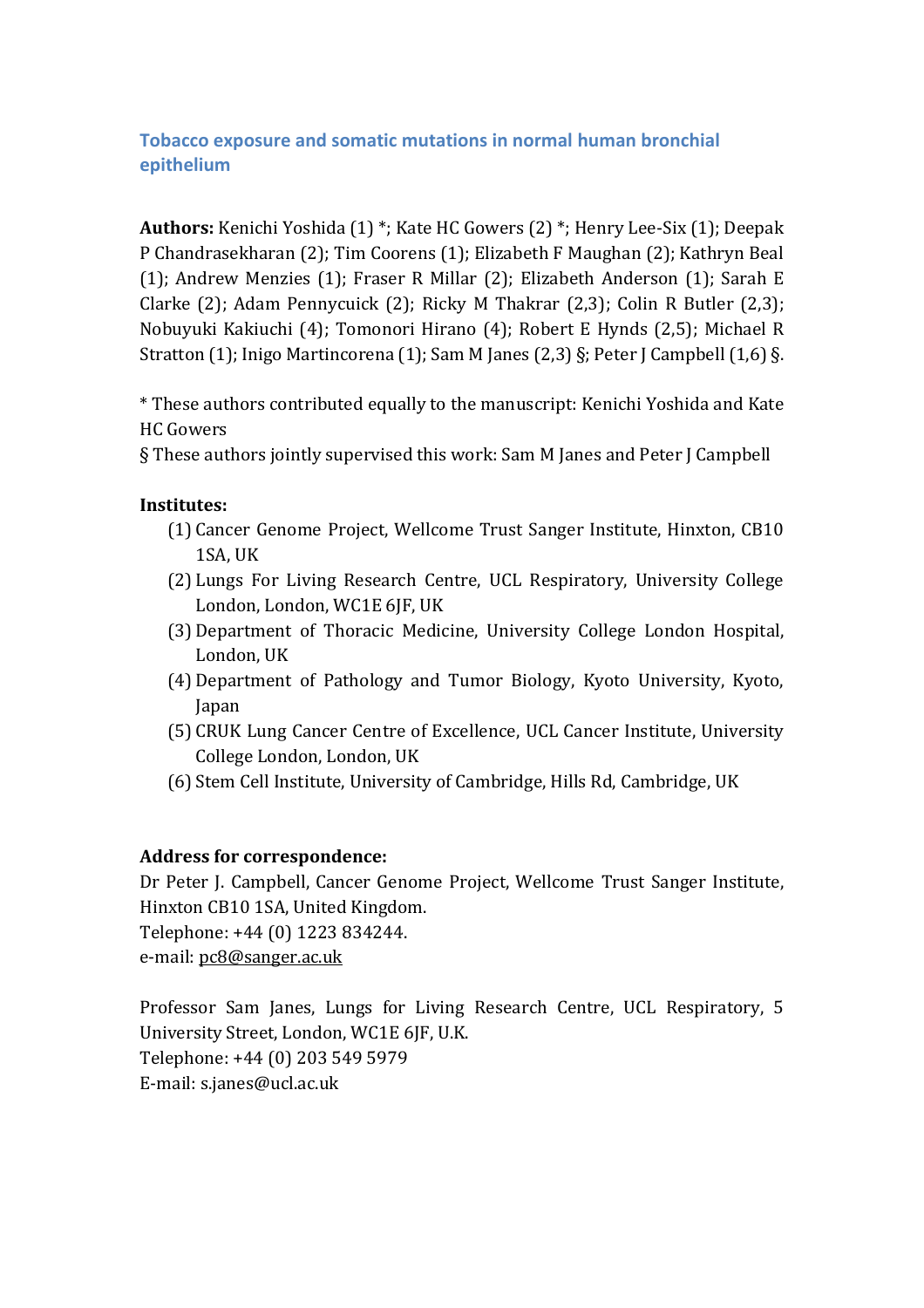#### **Summary paragraph**

Tobacco smoking causes lung cancer<sup>1-3</sup>, driven by the  $60+$  carcinogens in cigarette smoke that directly damage and mutate DNA4,5. The profound effects of tobacco on the lung cancer genome have been well documented<sup>6-10</sup>, but we lack equivalent data for normal bronchial cells. We sequenced whole genomes of 632 colonies derived from single bronchial epithelial cells across 16 subjects. Tobacco smoking was the major influence on mutation burden, adding 1000-10,000+ mutations/cell, massively increasing both between-subject and within-subject variance, and generating several distinct signatures of substitutions and indels. A population of cells in subjects with smoking history had mutation burdens equivalent to that expected for never-smokers: these cells had less damage from tobacco-specific mutational processes, were four-fold more frequent in exsmokers than current smokers, and had significantly longer telomeres than their more mutated counterparts. Driver mutations increased in frequency with age, affecting 4-14% of cells in middle-aged never-smokers. In current smokers, ≥25% of cells carried driver mutations and 0-6% cells had 2 or even 3 drivers. Thus, tobacco smoking increases mutation burden, cell-to-cell heterogeneity and driver mutations, but quitting promotes replenishment of bronchial epithelium from mitotically quiescent cells that have avoided tobacco mutagenesis.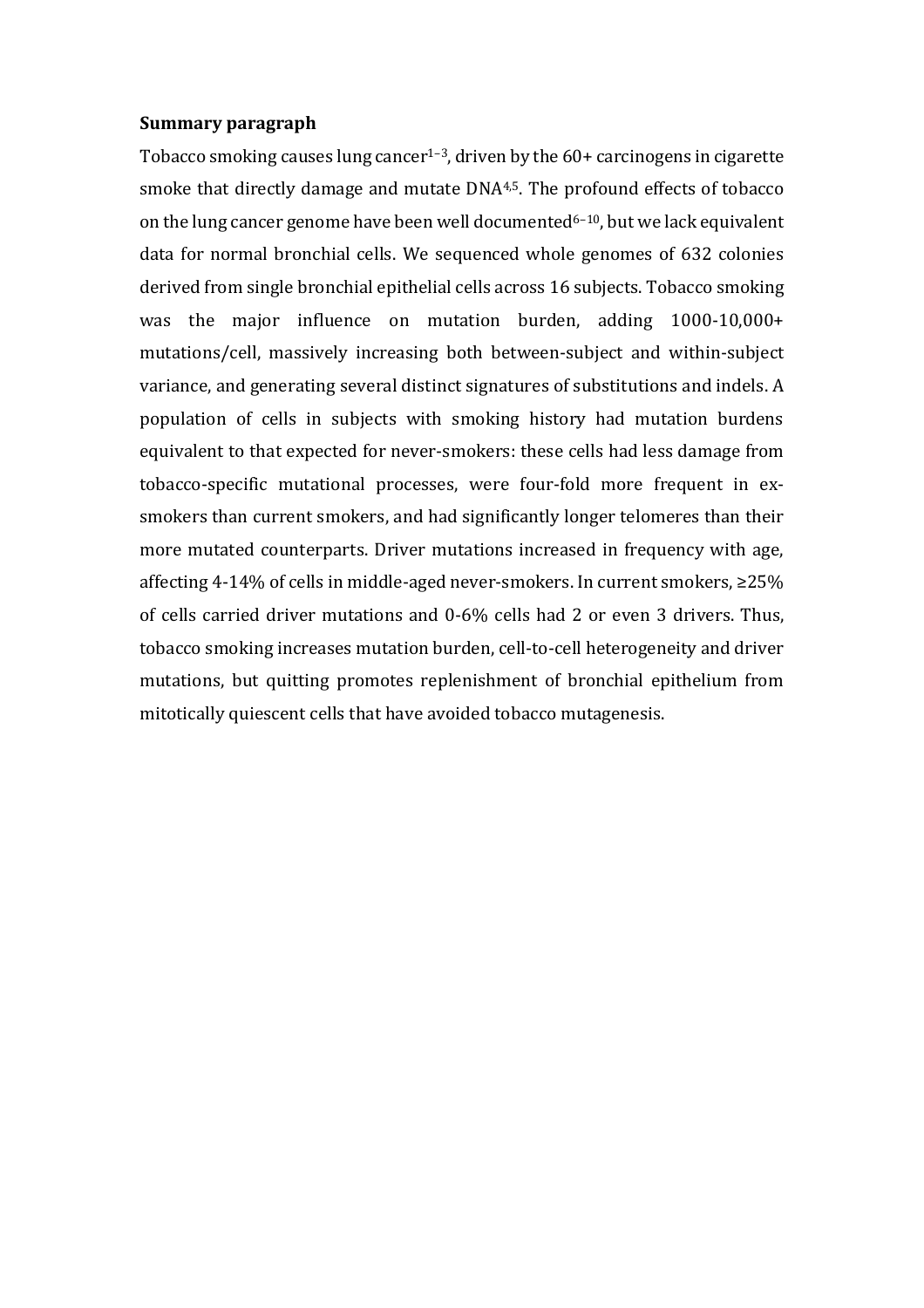#### **Introduction**

Lung cancer kills more people globally than any other cancer, with 80-90% of those deaths attributable to tobacco exposure<sup>1,2</sup>. Our model for how tobacco causes lung cancer emphasises direct mutagenesis from the 60+ carcinogens in cigarette smoke4,5, combined with indirect effects such as inflammation, immune suppression and infection. Recognised first in *TP53* sequencing<sup>5</sup> and more recently in genome-wide sequencing of lung cancers<sup>6-10</sup>, tobacco exposure leads to both an increase in somatic mutation burden and an altered spectrum of mutations. A lung cancer genome from a smoker typically has tens of thousands of somatic mutations<sup>6,7,9</sup> – of these, a small handful, probably <20, drive the biology of the tumour<sup>11-13</sup>.

Epidemiological studies have quantified the relationships between lung cancer and duration of smoking, intensity of smoking, type of smoking and timing of smoking cessation<sup> $1-3,14$ </sup>. Interpreting these observations from population cohorts in terms of the molecular basis for tobacco carcinogenesis is challenging. Under a model in which lung cancer requires  $n$  driver mutations, an exposure that, say, increases mutation rates k-fold should increase incidence by  $\sim$ k<sup>n</sup>, across a range of growth patterns11. However, in a paradox first noted by Armitage in 197115, the dose-response relationship between number of cigarettes smoked per day and lung cancer risk is linear<sup>3,14</sup>,  $k^1$ , or at most weakly quadratic<sup>16</sup>. The benefits from smoking cessation likewise do not fit straightforwardly into multistage models of cancer15. By stopping in middle age or earlier, smokers avoid most of the risk of tobacco-associated lung cancer, a benefit that begins to emerge almost immediately and accrues steadily with time2. Of two people who smoked the same lifetime number of cigarettes, why the one with longer duration of cessation should have lower risk of lung cancer is difficult to explain if tobacco induces carcinogenesis exclusively via increased mutation burden.

#### **Sequencing single-cell–derived colonies**

We recruited 16 patients to assess the landscape of somatic mutations in normal bronchial epithelium: 3 children, 4 never-smokers, 6 ex-smokers and 3 current smokers (**Supplementary Table 1**). For ethical reasons, samples could only be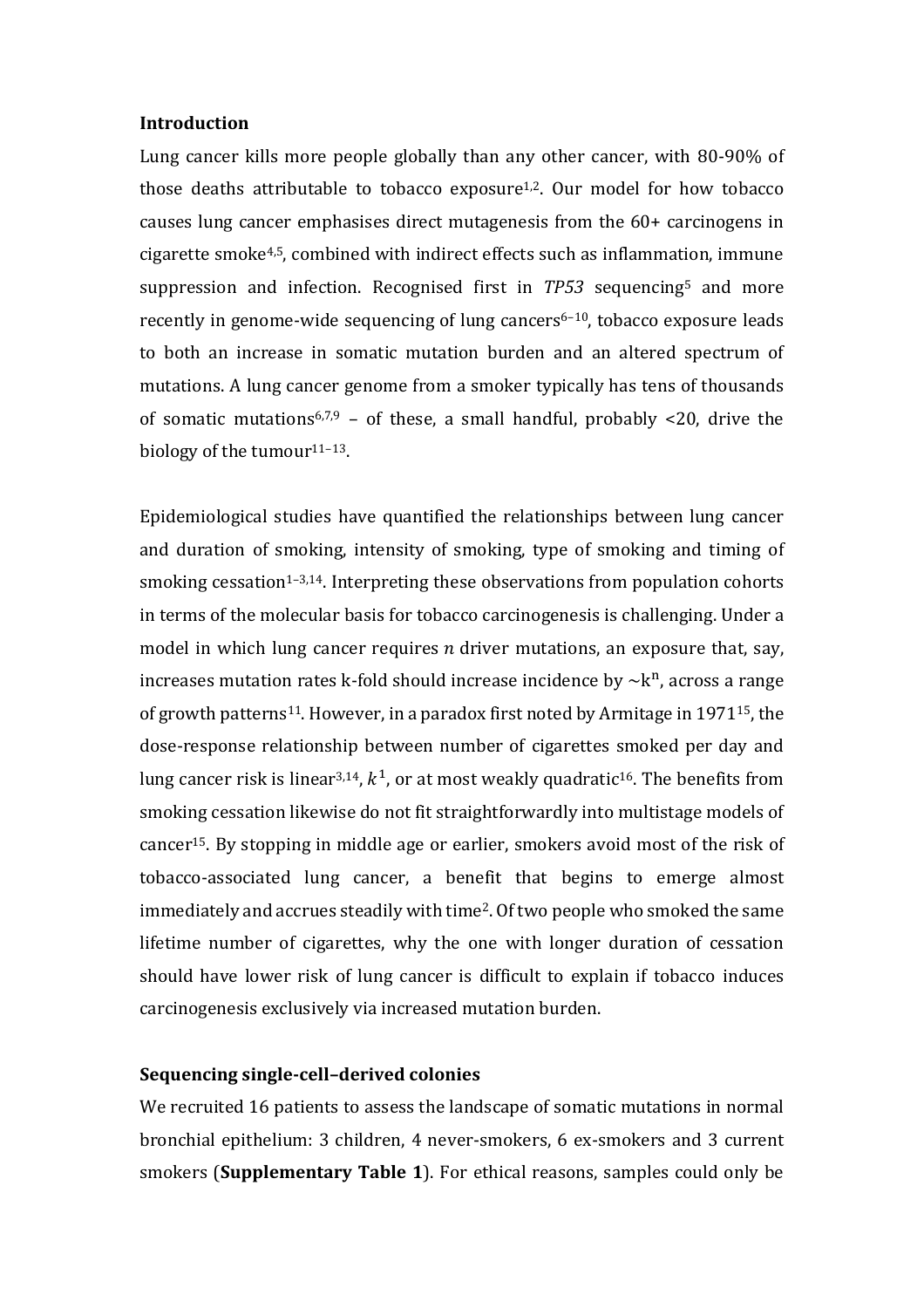obtained from subjects undergoing a bronchoscopy for clinical indications. The never-smokers and current smokers had bronchoscopy to investigate changes eventually diagnosed as benign. Of the ex-smokers, 2 had had a previous cancer treated with curative intent, and 5 had a carcinoma *in situ* or invasive squamous cell carcinoma that was the indication for bronchoscopy. The children in the cohort had bronchoscopy for investigation or follow-up of congenital anomalies: all had normal bronchial epithelium.

Samples of airway epithelium were obtained from biopsies or brushings of main or secondary bronchi. These were dissociated into single cells and EPCAMpositive epithelial cells flow-sorted, one to a well, onto mouse feeder cells allowing basal cell attachment and growth (**Extended Figure 1A**). Each cell was independently cultured to obtain single-cell–derived colonies that expressed the transcripts expected for basal cells of pseudostratified bronchial epithelium (**Extended Figure 1B**). Typically 15-40% of flow-sorted cells produced colonies (**Extended Figure 1C**), confirming that cells sequenced were drawn from a prevalent and representative population of epithelial cells. Colonies underwent whole genome sequencing to average coverage 16x (**Supplementary Table 2**), analysed using a xenograft pipeline to flag non-human sequencing reads (**Extended Figure 2A-B**). Somatically acquired mutations were identified from reads specific to the human genome. In nearly all colonies, the variant allele fraction of mutations averaged  $\sim$  50%, consistent with contamination-free colonies derived from a single bronchial cell (**Extended Figure 2C**). To remove variants possibly acquired *in vitro*, we excluded mutations with variant allele fraction <30% that were present in only a single colony (**Extended Figure 2C**). Occasional colonies had a low mean variant allele fraction (**Extended Figure 2D**), consistent with seeding by two bronchial cells – these colonies were excluded from downstream analyses. We estimate that sequencing depth of 8x gave sensitivity for variants of 70-75%, rising to >95% at 15x (**Extended Figure 2E**). The majority of colonies had depth >15x, and we set a minimum cut-off of 8x for inclusion.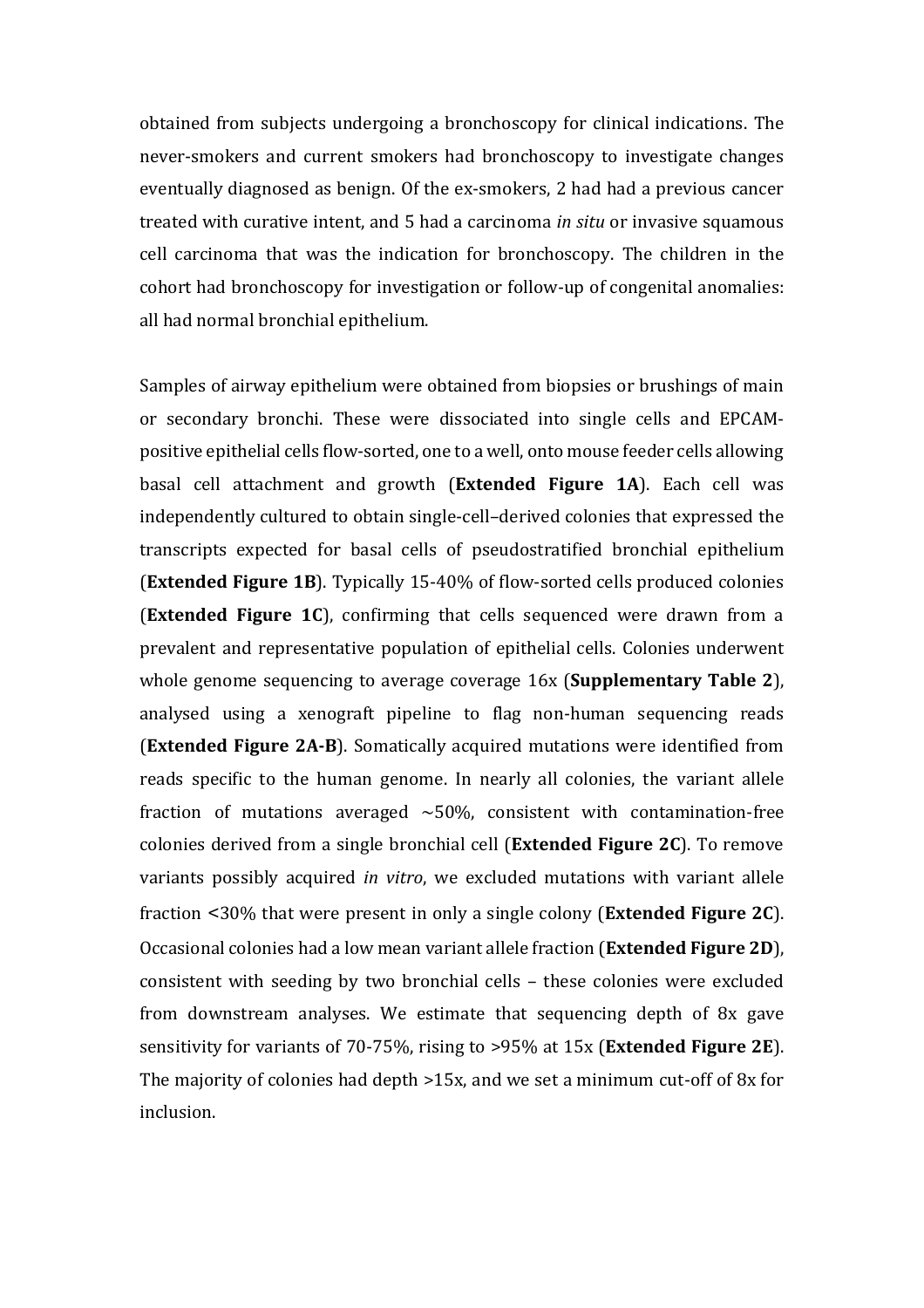The final dataset comprises somatic mutation catalogues from whole genomes of 632 single bronchial cells. Five patients had squamous cell carcinomas or carcinoma *in situ*, three of which we also sequenced. Normal basal cells from these patients shared no clonal relationships with the carcinomas, and we found no systematic differences in mutation burden between normal cells in the vicinity of carcinoma *in situ* lesions and histologically normal regions (**Extended Figure 2F**).

#### **Mutation burden**

The burden of somatic substitutions per cell showed considerable heterogeneity both across the cohort and even within individual patients (**Figure 1A**). Using linear mixed effects (LME) models, we assessed factors influencing mutation burden (**Supplementary Code**). Single base substitutions increased significantly with age, at an estimated rate of 22/cell/year (CI95%=20-25; p=10-8; **Figure 1B**). Previous or current smoking significantly increased mean burden of substitutions (p=0.0002) by an estimated  $2330$ /cell (CI<sub>95%</sub>=1180-3480) in ex-smokers and 5300/cell (CI95%=3660-6930) in current smokers.

While the effects of age and smoking are expected, what was more surprising was that smoking massively increased the variability in mutation burden from cell to cell, even within the same individual. Among closely collocated cells from a given subject's tiny biopsy of normal airway, the estimated standard deviation was 2350/cell in ex-smokers and 2100/cell for current smokers compared with 140/cell for children and 290/cell for adult never-smokers (p<10-16 for withinsubject heterogeneity in variance across smoking categories; LME). There was also heterogeneity across individuals, with standard deviation in mean substitution burden estimated at 1200/cell for ex-smokers and 1260/cell for current smokers, compared to 90/cell for non-smokers ( $p=10^{-8}$  for betweensubject heterogeneity of variance; LME).

While most of the cells in ex- or current smokers had considerably elevated substitution burden, a fraction of cells in these patients had burdens within the range expected for never-smokers of an equivalent age (**Figure 1C**). For many of these patients, the distribution of mutation burden was distinctly bimodal, with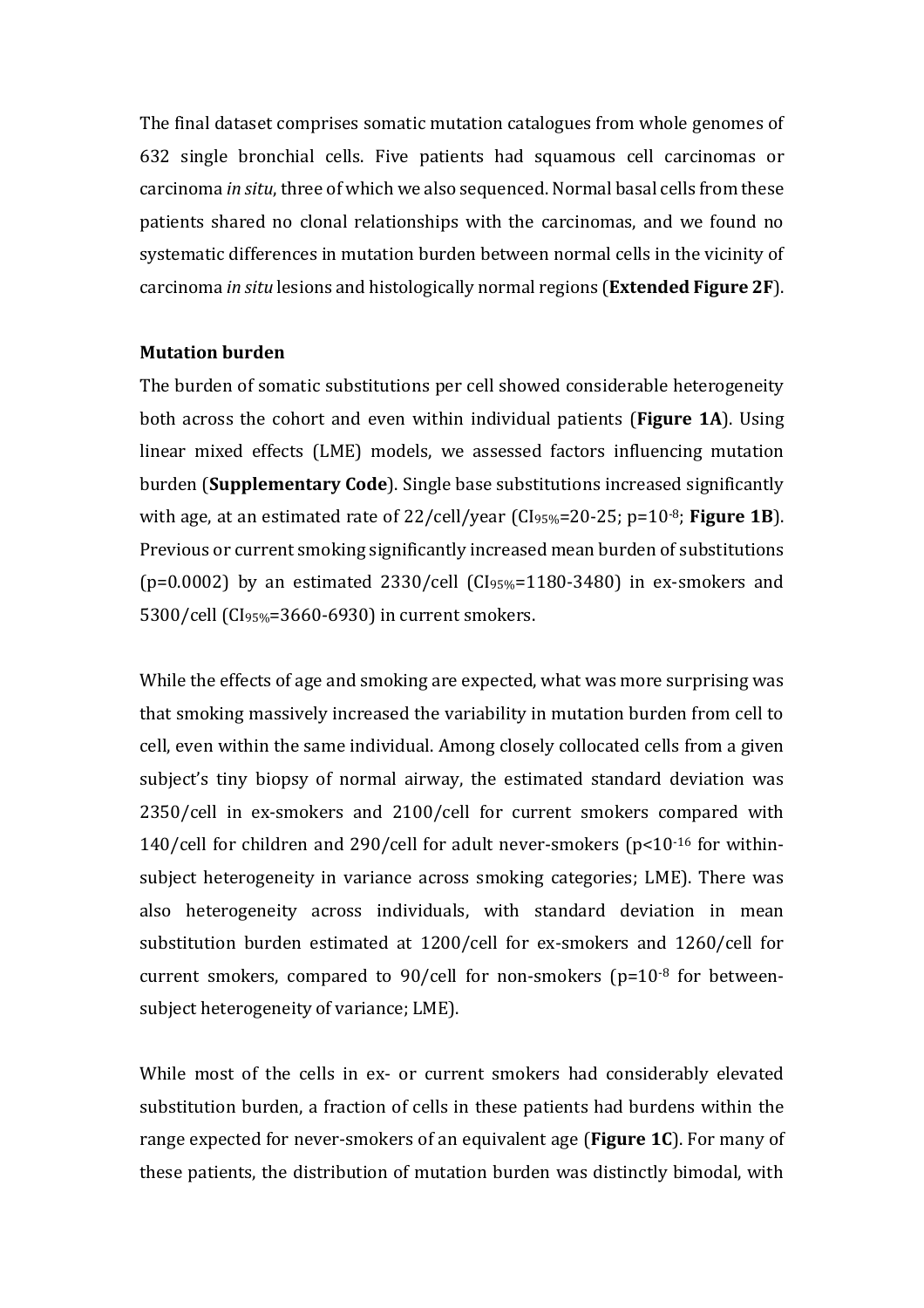one mode in the near-normal range and the other mode having substantially elevated mutation burden (**Extended Figure 3A**). Strikingly, although cells with near-normal mutation burden were rarely present in current smokers, their relative frequency was on average four-fold higher in ex-smokers (CI95%=2.0-7.9x; p=3x10-6; log-linear model), typically accounting for 20-40% of all cells studied. Colonies with near-normal mutation burden expressed the same set of airway basal cell genes as colonies with elevated mutation burden, and had the same tightly associated, cobbled architecture in culture (**Extended Figure 3B-C**), confirming they did indeed derive from bronchial epithelial cells.

Among current and ex-smokers, we found no significant correlation of mutation burden with duration of cigarette smoking or the number of cigarettes smoked per day, even if near-normal cells are excluded. However, the small numbers of subjects and large within-subject heterogeneity limits our statistical power for this analysis, and definitive analysis will require much larger sample size.

Indels showed similar associations as substitutions, increasing steadily with age  $(0.7 \text{ indels/cell/year}; \text{CIs}_95\% = 0.6-0.8; \text{p=10-6})$  and tobacco smoking  $(101 \text{ extra})$ indels/cell in smokers; 51 in ex-smokers; p=0.001; **Extended Figure 4A**). Generally, the normal bronchial epithelial cells had few copy number changes or structural variants (**Extended Figure 4B**) – this represents a qualitative difference from lung cancers, which tend to have large numbers of structural abnormalities6,7,9,17. Interestingly, there were occasional examples of more complex structural events in the bronchial epithelial cells, including chromoplexy (**Extended Figure 4C**) and even chromothripsis in a cell from a child (**Extended**  Figure 4D). The latter is particularly interesting, given recent data suggesting driver gene fusions in lung adenocarcinoma can arise through complex structural events early in life<sup>17</sup>.

#### **Mutational signatures**

A range of mutational processes operate in lung cancers, driven by both the exogenous carcinogens present in tobacco smoke and endogenous DNA damage – these processes leave characteristic signatures in the genome8. We built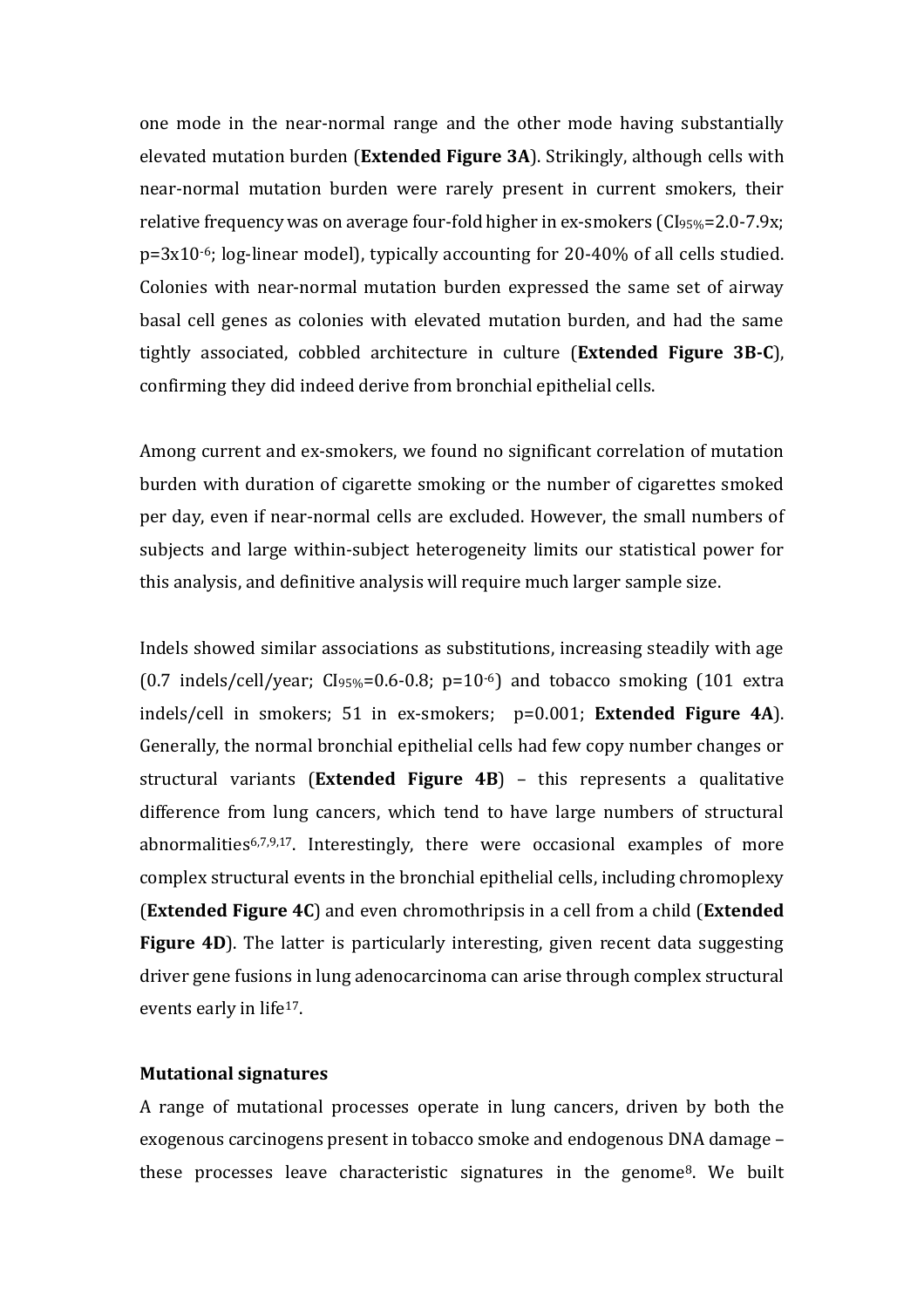phylogenetic trees for each patient, and applied a Bayesian *de novo* mutational signature discovery algorithm to mutations assigned to each branch, together with samples from squamous cell lung cancers<sup>18</sup> and *in vitro* cell culture controls<sup>19</sup> to maintain comparability with previous analyses<sup>8</sup> (Figure 2). Reassuringly, few mutations in our samples, typically <10-30/cell, were attributed to SBS-18, the signature that accounted for all variants in the cell culture controls19, confirming that mutations acquired *in vitro* are minimal in our dataset. Similar results emerged using a different mutational signature algorithm<sup>20</sup> (**Extended Figure 5A-C**).

The endogenous mutational signature SBS-5 contributed a large proportion of mutations in all subjects, accumulating linearly with age (**Figure 2C-D**). As previously reported7,8, the absolute number of mutations attributed to this signature is higher in those with a smoking history (ex-smokers 1140/cell, CI95%=590-1700; current smokers 2200/cell, CI95%=1590-2810; p<10-16). Signature SBS-1, comprising C>T mutations at CpG dinucleotides, contributed larger proportions of mutations in the young children than the adults, but absolute numbers continued to increase linearly with age through adulthood (**Figure 2C-D**). Presumably, then, SBS-1 is enriched during early lung development and continues steadily throughout life, but other signatures become proportionally more active in adulthood. A novel signature (Sig-A; **Figure 2B**) was universally present across samples. It has some resemblance to SBS-5, and likewise increased linearly with age.

Signatures SBS-2 and SBS-13, caused by APOBEC3A/B mutagenesis, showed striking heterogeneity – mostly absent from bronchial cells, but occasionally contributing hundreds of mutations in an individual cell, even in children. This activity appears temporally restricted: individual branches of a phylogenetic tree had high proportions of SBS-2/13 despite their absence from antecedent and descendent branches (**Figure 3A**; **Extended Figure 6**). This implies that the episodic activity of APOBEC mutagenesis observed in cell lines<sup>21</sup> extends to somatic cells *in vivo* – the proportion of mutations attributed to APOBECs on a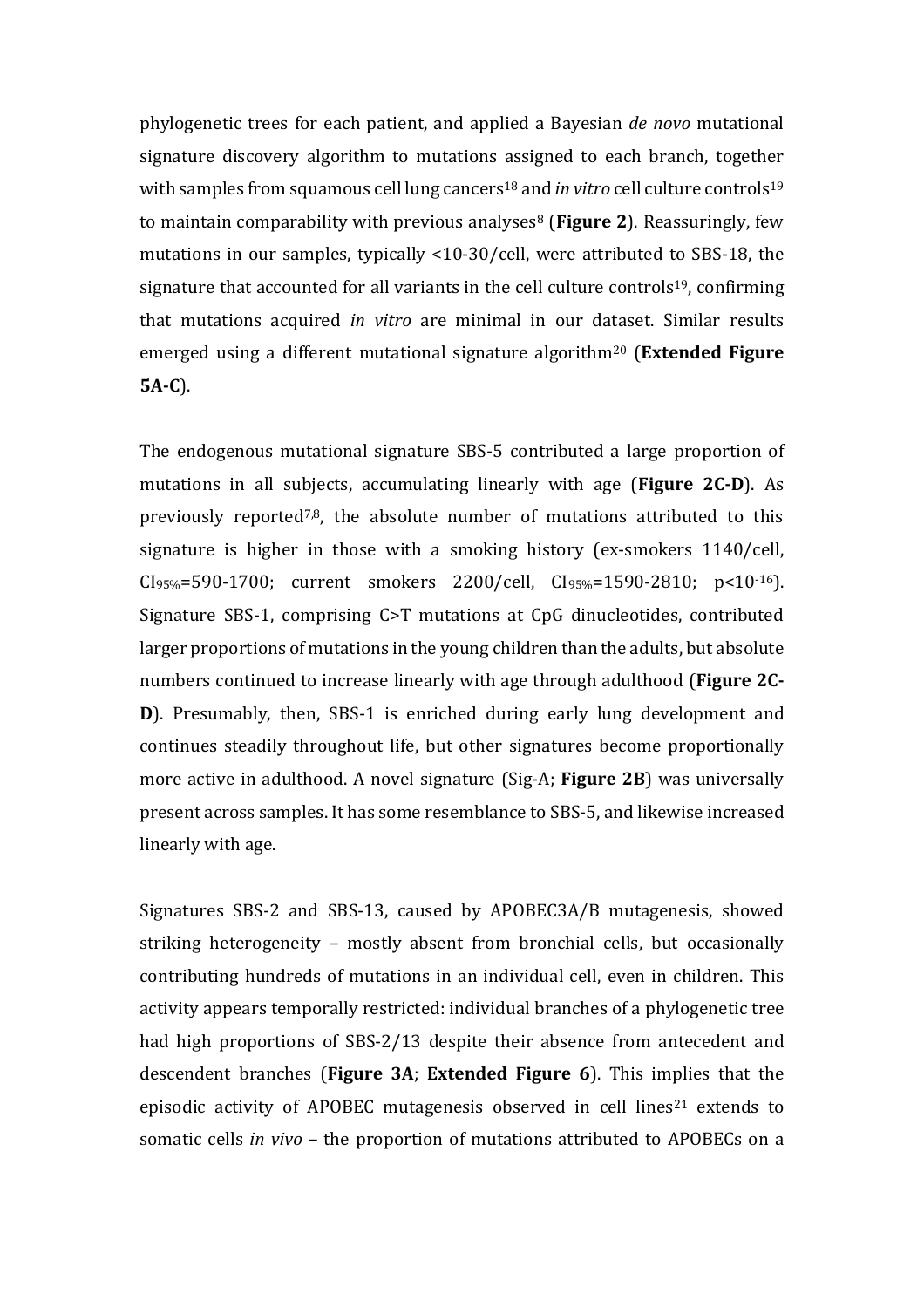given branch of the phylogenetic tree does not predict past or future mutagenesis rates in that lineage.

Three substitution signatures were largely restricted to current or ex-smokers. Signature SBS-4 was expected since it is the predominant signature in lung cancers from smokers7,8 and is recapitulated by *in vitro* exposure to polycyclic aromatic hydrocarbons19. Second, SBS-16 comprised 5-15% mutations in several current or ex-smokers, but was absent from never-smokers. This signature, with its distinctive pattern of transcription-coupled damage and repair<sup>22</sup> (**Extended Figure 5D**), correlates with alcohol and tobacco exposure in hepatocellular carcinomas8,23, but has not been linked with tobacco exposure in lung cancers previously.

A new mutational signature was extracted, comprising predominantly T>A and T>C mutations (Sig-B; **Figure 2B**), that was evident only in patients with a smoking history. The signature was mostly present at low rates, but in one exsmoker it contributed up to 15% of mutations per cell. We find a strong transcriptional strand bias, with the transcribed strand showing decreased rates of mutation at the adenine in the T:A pairing. This is consistent with *in vitro* data that purines are more reactive with mutagens in tobacco smoke than pyrimidines5.

As described above, an unexpectedly high fraction of cells in ex-smokers had nearnormal mutation burden. These cells had considerably lower proportions of SBS-4 mutations than cells in the same patients with elevated mutation burden. Instead, the distribution of signatures in these near-normal cells resembled that seen in never-smokers, with prominent endogenous signatures such as SBS-5, SBS-1 and Sig-A. Phylogenetically, cells with near-normal mutation burden showed polyclonal origins (**Figure 3A**), suggesting they do not arise from expansion of a single ancestral cell.

Signatures of indels and double-base substitutions observed in normal bronchial epithelium matched those extracted from lung cancers<sup>24</sup> and generated *in vitro* by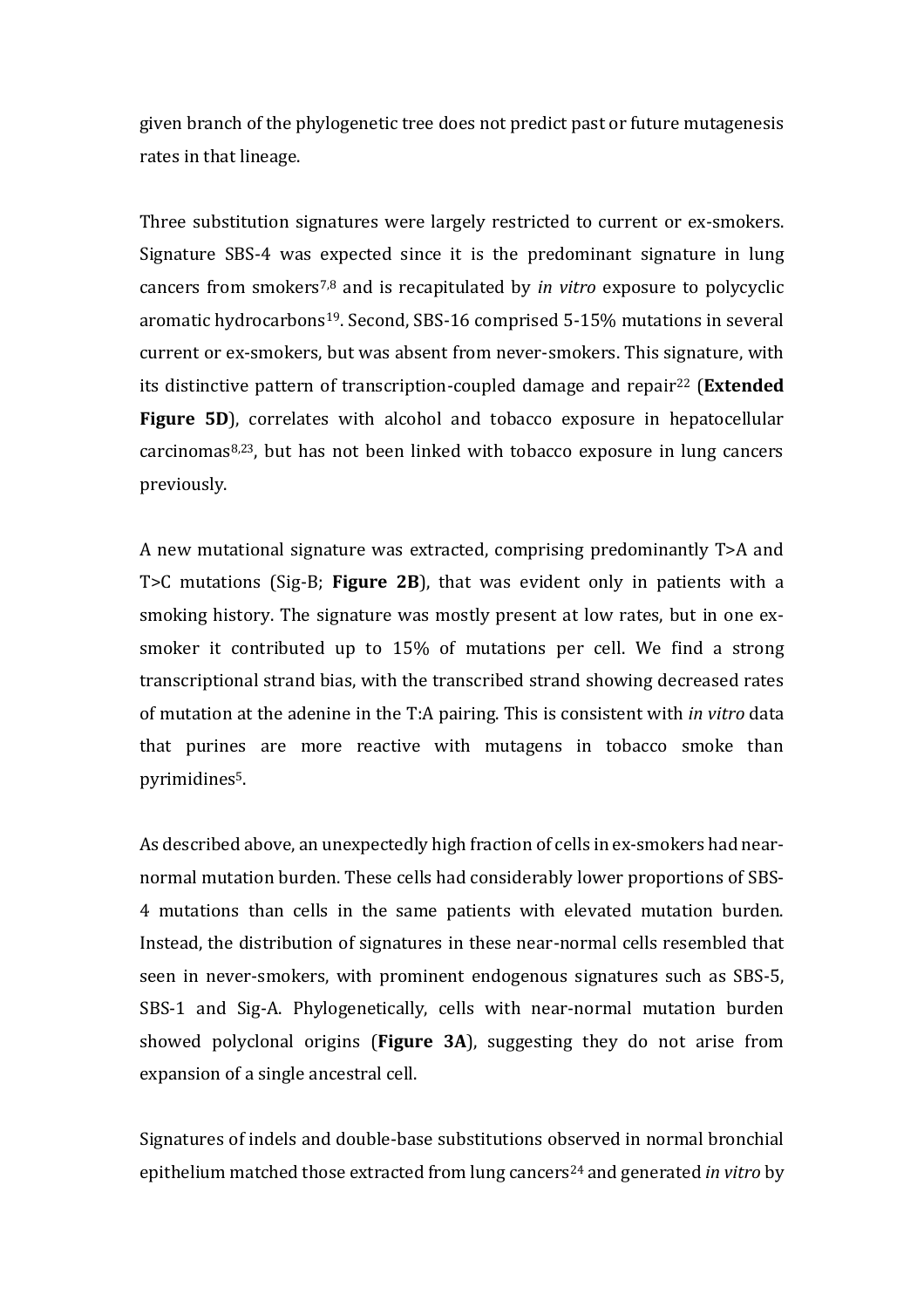exposure of cells to polycyclic aromatic hydrocarbons<sup>19</sup> (**Extended Figures 7-8**). A history of tobacco smoking was particularly associated with a signature of double-base substitutions at CpC/GpG dinucleotides – this accords with the high rates of C>A/G>T single-base substitutions in SBS-4. Likewise, tobacco exposure was associated with an indel signature of single-base deletions of cytosines/guanines in our dataset. Taken together, these data suggest that the predilection of polycyclic aromatic hydrocarbons in tobacco smoke to bind guanine nucleotides can result in a range of mutation types, even in normal bronchial epithelial cells, including single base substitutions, dinucleotide substitutions and small indels.

## **Driver mutations**

To assess whether any mutations are under positive selection in normal bronchial epithelium, we applied an algorithm, dNdScv, that identifies and quantifies excess non-synonymous mutations compared with that expected from synonymous (neutral) variants, correcting for local variation in mutation rates<sup>12</sup>. With hypothesis testing across all coding genes, three were significant: *NOTCH1* (20 unique non-synonymous variants; q=1x10-5); *TP53* (7; q=2x10-4); and *ARID2* (7; q=4x10-4; **Figure 3B**). With hypothesis-testing restricted to genes mutated in lung cancers12,13,18,25,26 and normal squamous tissues27–29, *FAT1*, *PTEN*, *CHEK2* and *ARID1A* were also significant, showing the expected patterns of protein-truncating mutations (**Supplementary Tables 3-5**; **Extended Figure 9A**). This closely resembles genes under positive selection in squamous cell lung cancers<sup>13,18</sup> and other normal squamous tissues $27-30$ .

Driver mutations were more frequent in patients with a tobacco-smoking history (**Figure 3C**, **Extended Figure 9B**). No candidate driver mutations were identified in cells from children, 4-14% cells in adult never-smokers had drivers, whereas in current smokers, ≥25% of cells carried at least one driver. Furthermore, a small fraction of cells in smokers had 2 or even 3 coding driver point mutations (**Figure 3D**), as many as seen in some lung cancers<sup>12</sup>. We used generalised linear mixed effects models to quantify these effects (**Supplementary Code**). Driver mutations were significantly more frequent in those with a smoking history, increased 2.1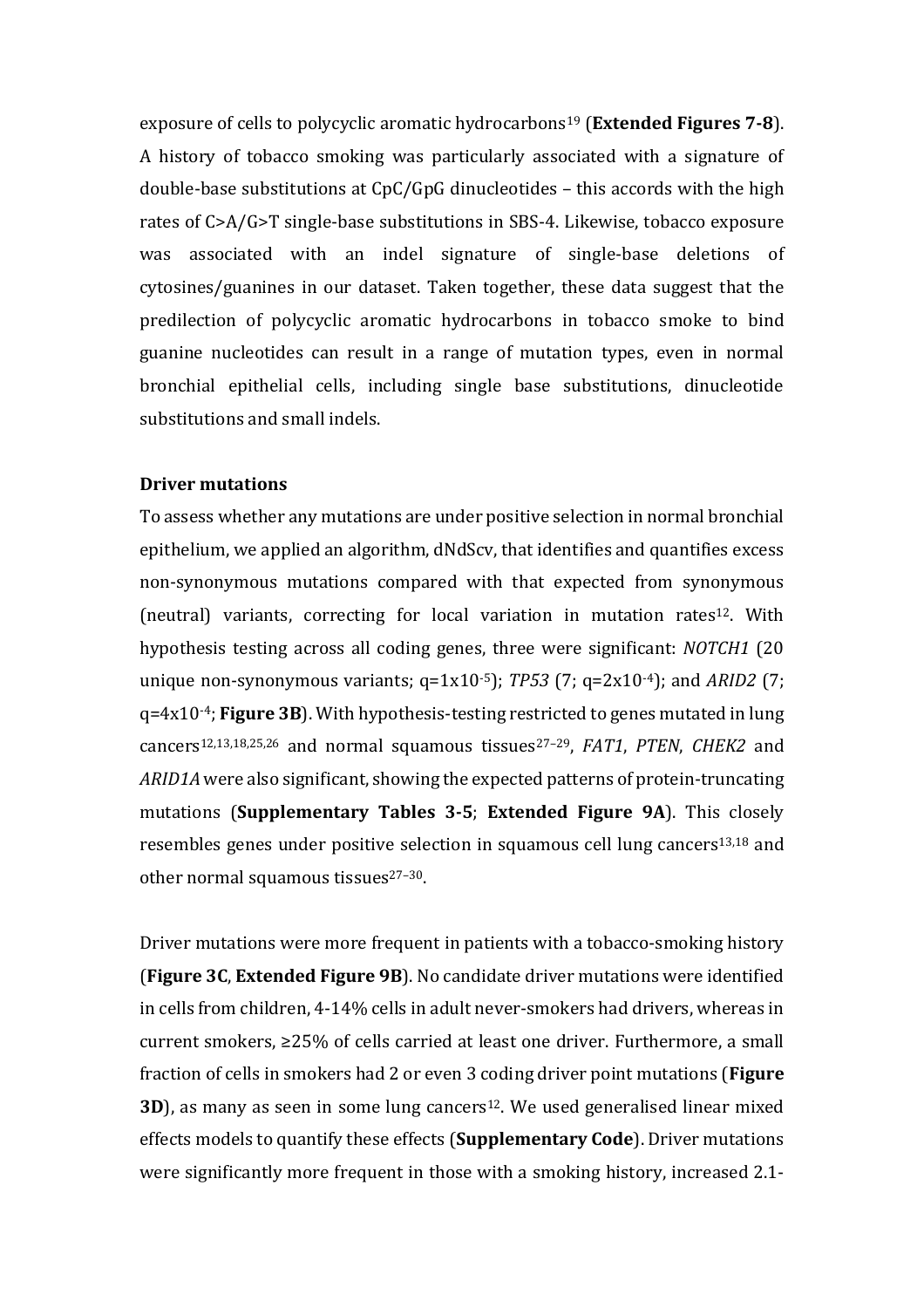fold in current smokers compared to never-smokers (CI95%=1.0-4.4; p=0.04). The number of driver mutations also independently increased with age, with every decade of life increasing the number of drivers per cell 1.5-fold (CI95%=1.2-2.1; p=0.004), reminiscent of the increasing number of driver mutations with age in oesophagus28,29. Finally, the number of driver mutations doubled on average for every 5,000 extra somatic mutations per cell, independent of the other variables  $(CI_{95\%}=1.4-2.7; p=0.0003).$ 

Layering driver mutations onto phylogenetic trees revealed that driver mutations occurred throughout molecular time (**Figure 3A**; **Extended Figure 6**). *TP53* mutations were much more likely to be shared by 2 or more cells sequenced (**Figure 3E**), though, suggesting that they either occur earlier in molecular time or drive larger clonal expansions.

#### **Telomere lengths**

To assess historic mitotic activity, we estimated telomere lengths from the sequencing data (**Figure 4**). Bronchial cells from children had longer telomeres than those in adults (**Extended Figure 10**), as expected, and telomere lengths showed no correlation with mutation burden in children. Among never-smokers, there was also minimal correlation between mutation burden and telomere length. In current smokers, and especially in ex-smokers, however, there was a strong inverse relationship between telomere length and mutation burden, independent of the number of driver mutations (p=0.0009 for interaction between smoking status and telomere length; LME models; **Supplementary Code**). In particular, the cells with near-normal mutation burden in ex-smokers had considerably longer telomeres than their more mutated counterparts, suggesting they have historically undergone fewer cell divisions.

#### **DISCUSSION**

The simplicity of the notion that cigarette smoking causes lung cancer through its mutagenic effects belies the underlying complexity of how tobacco fashions clonal dynamics, mutation acquisition and the selective environment in the bronchus. Yes, exposure to tobacco smoke increases the number of somatic mutations, by an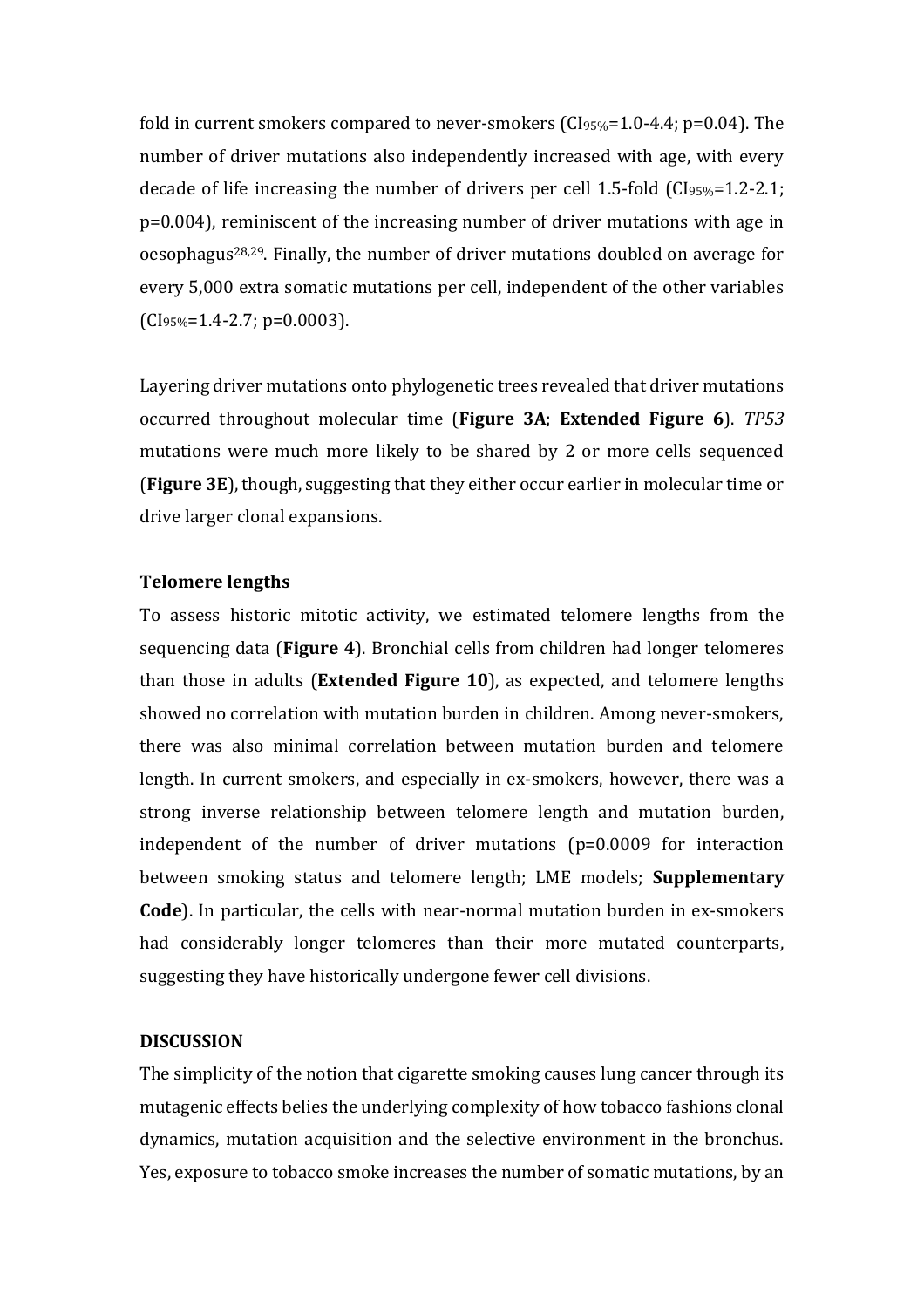average of a few thousand mutations per normal bronchial cell, with the excess mutations attributable to signatures of carcinogens in cigarette smoke. Yes, this increased mutation burden generates more driver mutations. What is unexpected, though, is the massive within-patient variation in mutation burden among smokers – cells from the same tiny biopsy of bronchial epithelium can vary 10 fold in mutation burden, from 1,000/cell to over 10,000/cell.

Our cohort does potentially suffer from recruitment bias, since samples could only ethically be obtained from individuals undergoing a clinically indicated bronchoscopy. Nonetheless, such a recruitment bias could not explain the considerable *within-patient* variance in mutation burden, and we believe this finding will therefore apply to smokers more generally. Understanding how heterogeneity in mutation burden among competing cells contributes to clonal evolution will be important for refining our models of lung cancer development, which usually assume homogeneous effects of carcinogens across a population of cells. We recently described similar heterogeneity in tobacco mutagenesis among neighbouring clones within non-malignant liver, suggesting that this phenomenon is not restricted to bronchial epithelium31.

We find a qualitatively distinct population of bronchial epithelial cells with nearnormal mutation burden in subjects with a smoking history. These cells have the same mutation burden as age-matched never-smokers; low proportions of signatures from tobacco carcinogens; longer telomeres than more mutated cells; and fourfold higher frequency in ex-smokers compared with current smokers. These cells are clearly cancer-protective – lung cancers that emerge in ex-smokers do not have near-normal mutation burden, typically showing high mutation burden associated with active tobacco signatures.

Two puzzles emerge – how have these cells avoided the mutational ravages suffered by their neighbours, and why do they expand after smoking cessation? Their longer telomeres imply that cells with near-normal burden have undergone fewer cell divisions, potentially representing recent descendants of quiescent stem cells. Although they remain elusive in human lung<sup>32</sup>, quiescent stem cells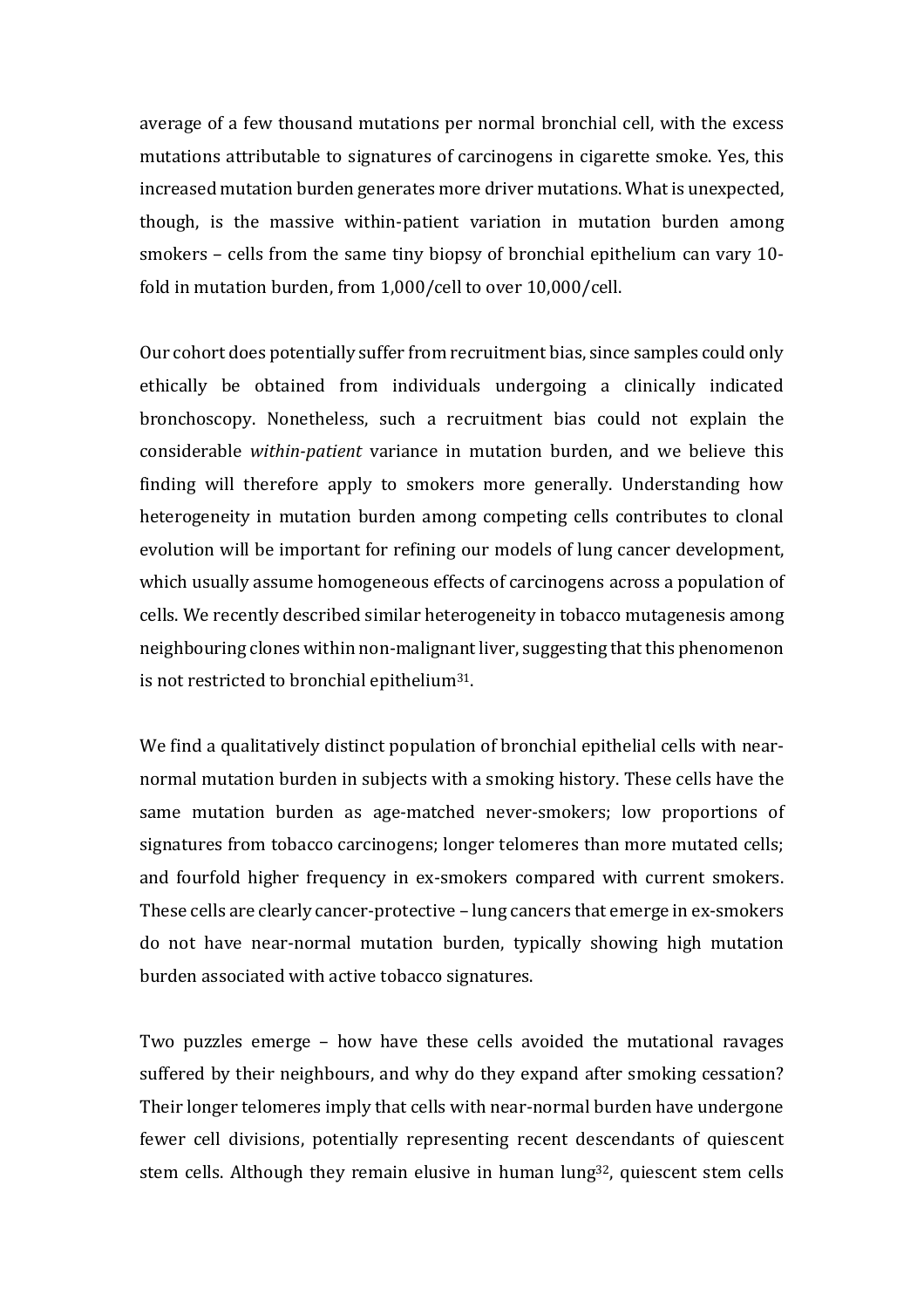have been identified through lineage tracing in mouse models, and have been shown to occupy a protected niche in submucosal glands and expand after lung injury33–35. A physically protected niche could explain how such stem cells would avoid exposure to tobacco carcinogens, but so too could mitotic quiescence itself, since replication is required to convert adducted DNA bases to mutations.

It may be tempting to assume the expansion of cells with near-normal burden after smoking cessation arises through better fitness in the altered selection landscape – perhaps because they have longer telomeres, or fewer mutations, or aberrant NOTCH/TP53 signalling confers less advantage in the absence of tobacco smoke. These explanations notwithstanding, the near-normal cells' apparent expansion could represent the expected physiology of a two-compartment model in which relatively short-lived proliferative progenitors are slowly replenished from a quiescent stem cell pool, but the progenitors are more exposed to tobacco carcinogens. Only in ex-smokers would the difference in mutagenic environment be sufficient to distinguish newly produced progenitors from long-term occupants of the bronchial coalface.

Epidemiological studies show the health benefits of stopping smoking begin immediately, accrue with time since cessation and are evident even after quitting late in life2. That these benefits could be facilitated by replenishment of bronchial epithelium with cells essentially impervious to decades of sustained cigarette smoking attests to the lung's remarkable resilience and regenerative capacity. The public health message has an appealing quality of absolution – stopping smoking, at any age, does not just slow the accumulation of further damage, but can reawaken cells unscathed by past lifestyle choices.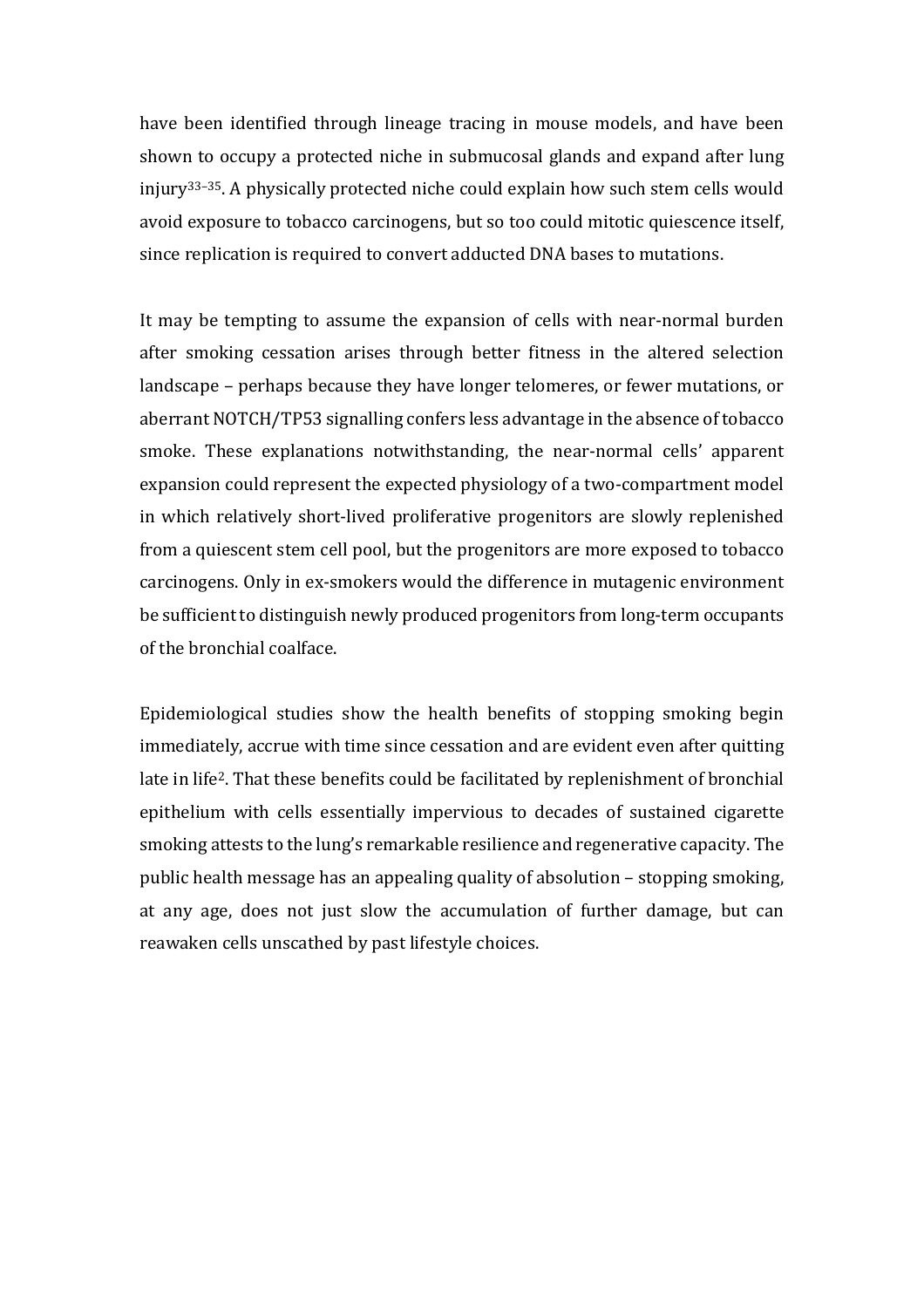# **REFERENCES**

- 1. Alberg, A. J., Brock, M. V, Ford, J. G., Samet, J. M. & Spivack, S. D. Epidemiology of lung cancer: Diagnosis and management of lung cancer, 3rd ed: American College of Chest Physicians evidence-based clinical practice guidelines. *Chest* **143**, e1S-e29S (2013).
- 2. Peto, R. *et al.* Smoking, smoking cessation, and lung cancer in the UK since 1950: combination of national statistics with two case-control studies. *BMJ* **321**, 323–9 (2000).
- 3. International Agency for Research on Cancer. *Tobacco Smoke and Involuntary Smoking*. **83**, (2004).
- 4. Hecht, S. S. Progress and challenges in selected areas of tobacco carcinogenesis. *Chem Res Toxicol* **21**, 160–171 (2008).
- 5. Pfeifer, G. P. *et al.* Tobacco smoke carcinogens, DNA damage and p53 mutations in smoking-associated cancers. *Oncogene* **21**, 7435–7451 (2002).
- 6. Pleasance, E. D. *et al.* A small-cell lung cancer genome with complex signatures of tobacco exposure. *Nature* **463**, 184–190 (2010).
- 7. Imielinski, M. *et al.* Mapping the hallmarks of lung adenocarcinoma with massively parallel sequencing. *Cell* **150**, 1107–1120 (2012).
- 8. Alexandrov, L. B. *et al.* Mutational signatures associated with tobacco smoking in human cancer. *Science (80-. ).* **354**, 618–622 (2016).
- 9. Field, J. K. *et al.* Comprehensive genomic profiles of small cell lung cancer. *Nature* **524**, 47–53 (2015).
- 10. Jamal-Hanjani, M. *et al.* Tracking the Evolution of Non-Small-Cell Lung Cancer. *N. Engl. J. Med.* **376**, 2109–2121 (2017).
- 11. Tomasetti, C., Marchionni, L., Nowak, M. A., Parmigiani, G. & Vogelstein, B. Only three driver gene mutations are required for the development of lung and colorectal cancers. *Proc. Natl. Acad. Sci.* **112**, 118–123 (2015).
- 12. Martincorena, I. *et al.* Universal Patterns of Selection in Cancer and Somatic Tissues. *Cell* **171**, 1029–1041 (2017).
- 13. Campbell, J. D. *et al.* Distinct patterns of somatic genome alterations in lung adenocarcinomas and squamous cell carcinomas. *Nat. Genet.* **48**, 607–616 (2016).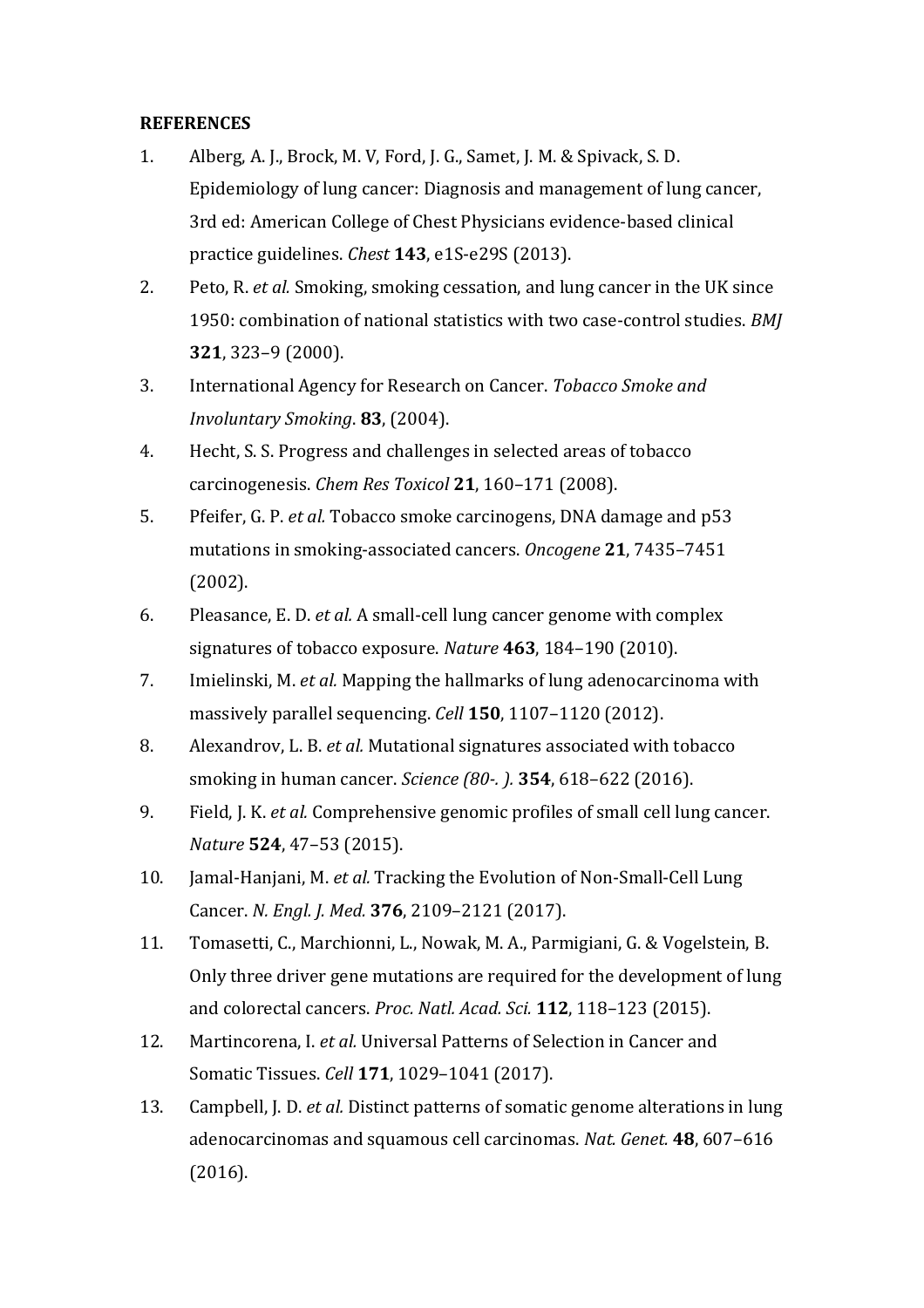- 14. Garfinkel, L. & Stellman, S. D. Smoking and lung cancer in women: Findings in a prospective study. *Cancer Res.* **48**, 6951–6955 (1988).
- 15. Armitage, P. Response to Richard Doll: The age distribution of cancer. *J. R. Stat. Soc. Ser. A* **134**, 155–156 (1971).
- 16. Doll, R. & Peto, R. Cigarette smoking and bronchial carcinoma: dose and time relationships among regular smokers and lifelong non-smokers. *J. Epidemiol. Community Health* **32**, 303–313 (1978).
- 17. Lee, J. J.-K. *et al.* Tracing Oncogene Rearrangements in the Mutational History of Lung Adenocarcinoma. *Cell* 1–16 (2019). doi:10.1016/j.cell.2019.05.013
- 18. The Cancer Genome Atlas Research Network. Comprehensive genomic characterization of squamous cell lung cancers. *Nature* **489**, 519–525 (2012).
- 19. Kucab, J. E. *et al.* A Compendium of Mutational Signatures of Environmental Agents. *Cell* 1–16 (2019). doi:10.1016/j.cell.2019.03.001
- 20. Blokzijl, F., Janssen, R., van Boxtel, R. & Cuppen, E. MutationalPatterns: comprehensive genome-wide analysis of mutational processes. *Genome Med.* **10**, 33 (2018).
- 21. Petljak, M. *et al.* Characterizing Mutational Signatures in Human Cancer Cell Lines Reveals Episodic APOBEC Mutagenesis. *Cell* **176**, 1282-1294.e20 (2019).
- 22. Haradhvala, N. J. *et al.* Mutational Strand Asymmetries in Cancer Genomes Reveal Mechanisms of DNA Damage and Repair. *Cell* **164**, 538–549 (2016).
- 23. Letouzé, E. *et al.* Mutational signatures reveal the dynamic interplay of risk factors and cellular processes during liver tumorigenesis. *Nat. Commun.* **8**, (2017).
- 24. Alexandrov, L. *et al.* The Repertoire of Mutational Signatures in Human Cancer. *Nature* **XXX**, XXX (2019).
- 25. The Cancer Genome Atlas Research Network. Comprehensive molecular profiling of lung adenocarcinoma. *Nature* **511**, 543–550 (2014).
- 26. Lawrence, M. S. *et al.* Discovery and saturation analysis of cancer genes across 21 tumour types. *Nature* **505**, 495–501 (2014).
- 27. Martincorena, I. *et al.* High burden and pervasive positive selection of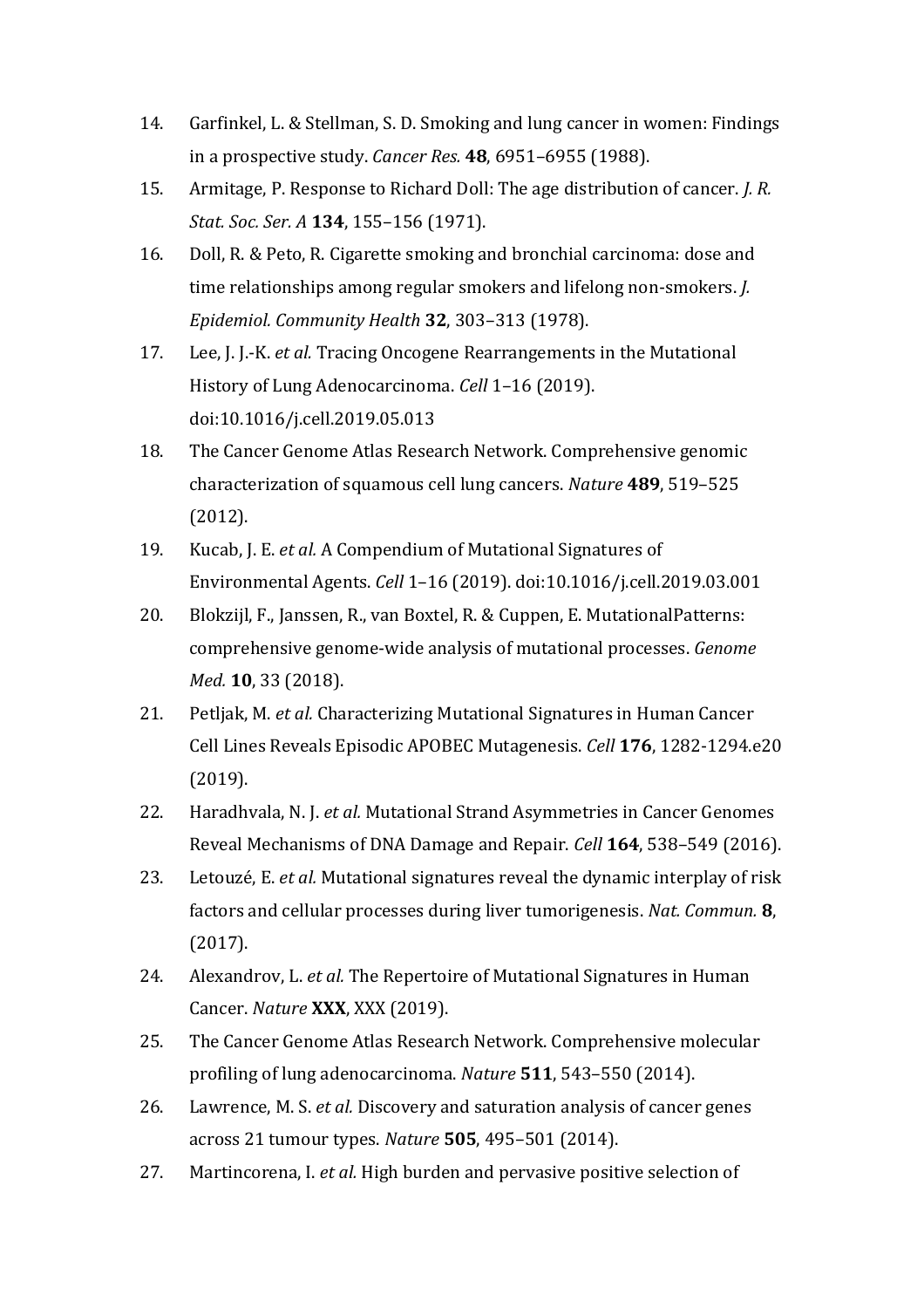somatic mutations in normal human skin. *Science (80-. ).* **348**, 880–886 (2015).

- 28. Martincorena, I. *et al.* Somatic mutant clones colonize the human esophagus with age. *Science (80-. ).* **917**, 911–917 (2018).
- 29. Yokoyama, A. *et al.* Age-related remodelling of oesophageal epithelia by mutated cancer drivers. *Nature* **565**, 312–317 (2019).
- 30. Yizhak, K. *et al.* A comprehensive analysis of RNA sequences reveals macroscopic somatic clonal expansion across normal tissues. *Science (80-. ).* **364**, eaaw0726 (2019).
- 31. Brunner, S. F. *et al.* Somatic mutations and clonal dynamics in healthy and cirrhotic human liver. *Nature* **574**, 538–542 (2019).
- 32. Teixeira, V. H. *et al.* Stochastic homeostasis in human airway epithelium is achieved by neutral competition of basal cell progenitors. *Elife* **2**, e00966 (2013).
- 33. Hegab, A. E. *et al.* Novel stem/progenitor cell population from murine tracheal submucosal gland ducts with multipotent regenerative potential. *Stem Cells* **29**, 1283–1293 (2011).
- 34. Tata, A. *et al.* Myoepithelial Cells of Submucosal Glands Can Function as Reserve Stem Cells to Regenerate Airways after Injury. *Cell Stem Cell* **22**, 668-683.e6 (2018).
- 35. Lynch, T. J. *et al.* Submucosal Gland Myoepithelial Cells Are Reserve Stem Cells That Can Regenerate Mouse Tracheal Epithelium. *Cell Stem Cell* **22**, 653-667.e5 (2018).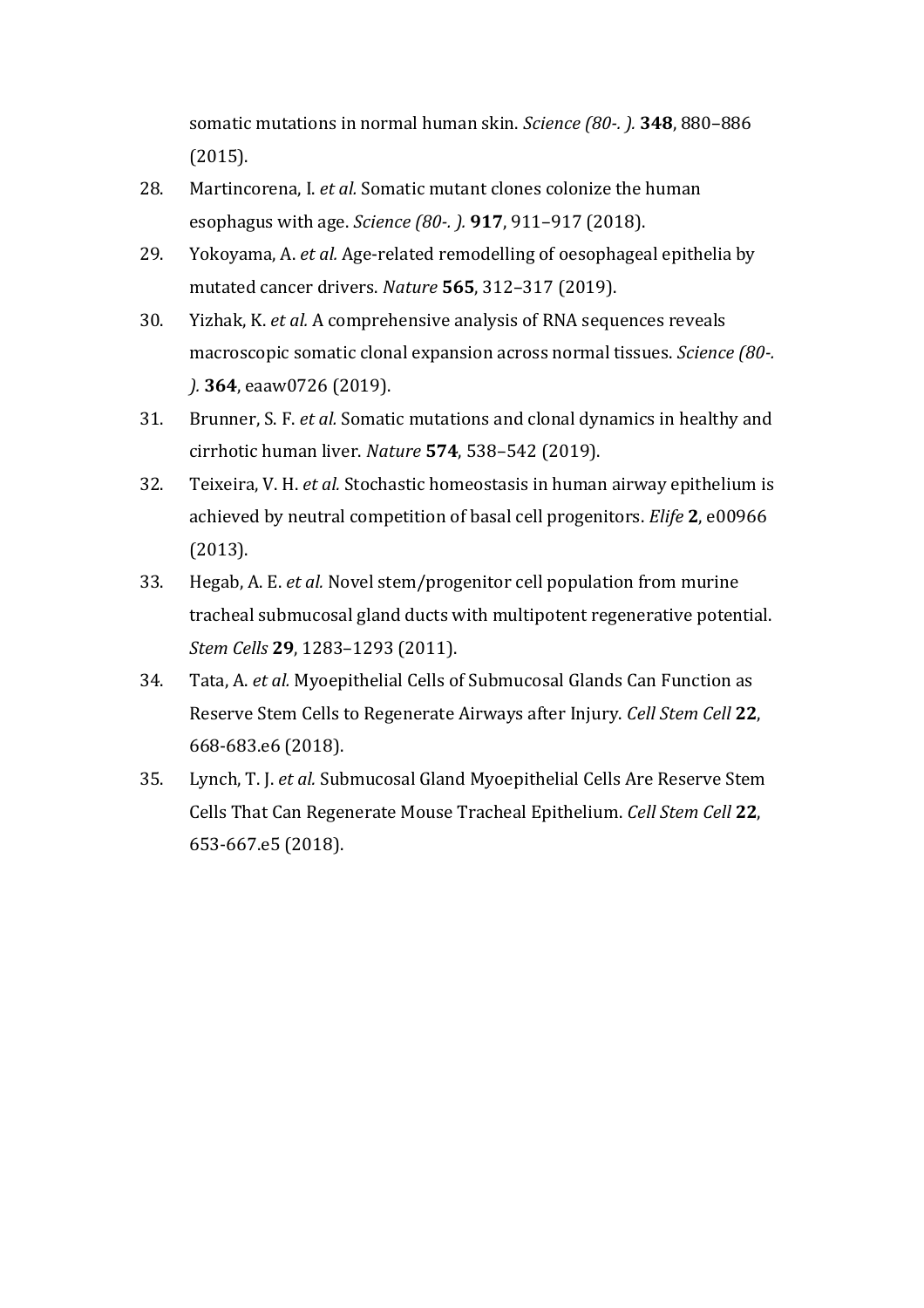#### **FIGURE LEGENDS**

#### **Figure 1. Mutation burden in normal bronchial epithelium.**

(A) Burden of single base substitutions (SBS), small insertion-deletions (indels) and double base substitutions (DBS) across patients in the cohort. Box-andwhisker plots show each subject, with the boxes indicating median and interquartile range, and the whiskers denoting the range. The overlaid points are the observed mutation burden of individual colonies.

(B) Relationship of burden of substitutions per cell with age, with points representing individual colonies ( $n = 632$ ), coloured by smoking status. The black line represents the fitted effect of age on substitution burden, estimated from linear mixed effects models after correction for smoking status and within-patient correlation structure. The blue shaded area represents the 95% confidence interval for the fitted line.

(C) Fraction of cells with near-normal mutation burden in current and exsmokers.

#### **Figure 2. Mutation signatures in normal bronchial epithelium.**

(A) Stacked bar-plot showing the proportional contribution of mutational signatures to single base substitutions across the 632 normal bronchial cells, extracted using a hierarchical Dirichlet process. Within each patient, colonies are sorted from left to right by increasing mutation burden (bar chart in dark grey above coloured signature attribution stacks). Dashed black vertical lines in current and ex-smokers denote the cut-off between cells with near-normal and elevated mutation burden.

(B) Trinucleotide context spectrum on transcribed and untranscribed strands of two new single base substitution (SBS) signatures. The six substitution types are shown in the panel across the top. Within each panel, the trinucleotide context is shown as four sets of eight bars, grouped by whether an A, C, G or T respectively is 5' to the mutated base, and within each group of eight by whether A, C, G or T is 3' to the mutated base. Activity of the mutational signature on the untranscribed strand is shown in pale colour; on the transcribed strand in darker colour.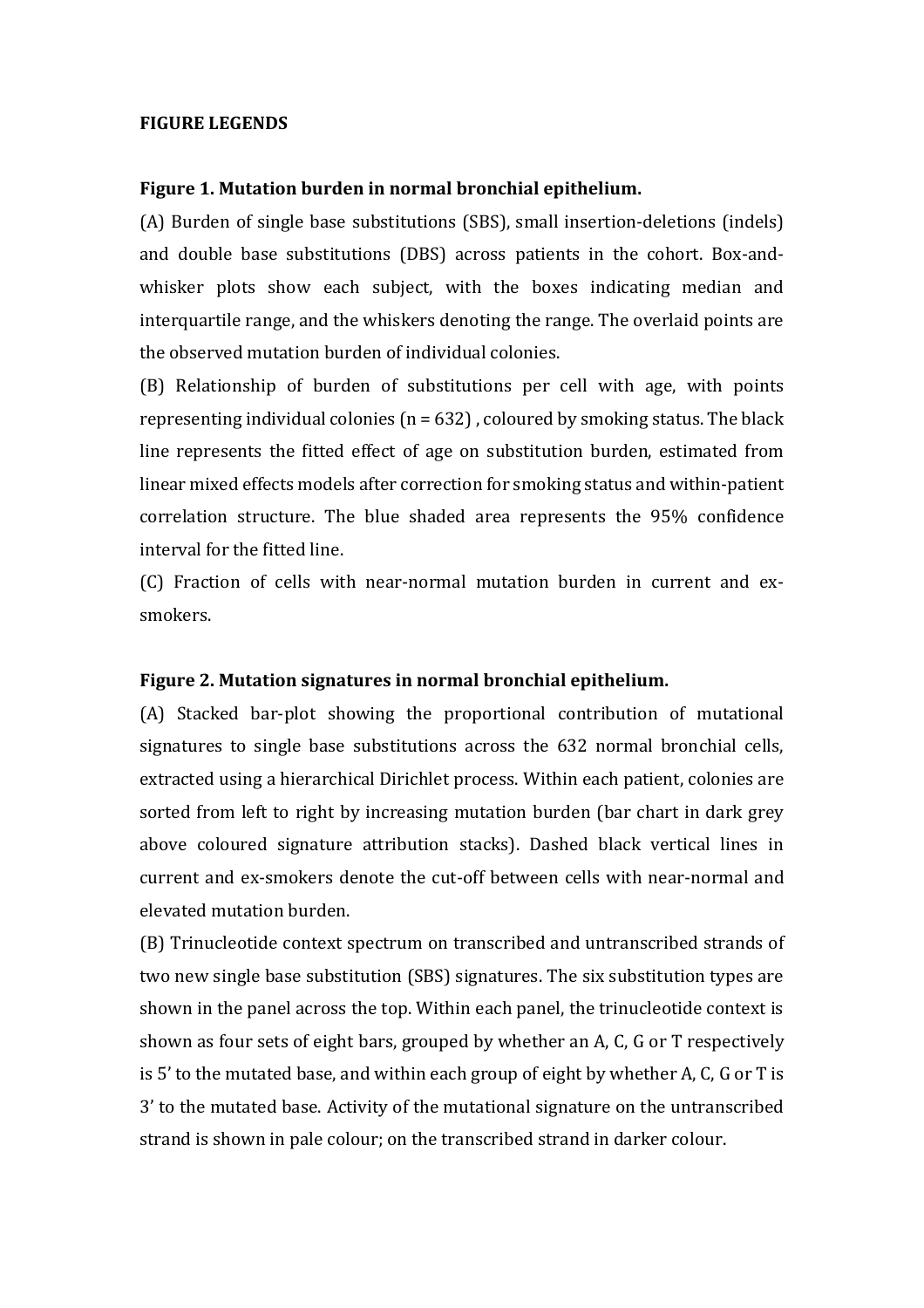(C) Numbers of base substitutions attributed to the 3 endogenous signatures (y axis) across the cohort ( $n = 632$ ) shown according to age of subject (x axis). Black line represents the fitted effect of age, estimated from linear mixed effects models after correction for smoking status and within-patient correlation structure. The blue shaded area represents the 95% confidence interval for the fitted line. The quoted p values for the fixed effects of age and smoking derive from the full linear mixed effects models.

(D) Estimated effect size of age, smoking status, between-patient and withinpatient standard deviation of 7 signatures (points) with 95% confidence intervals (horizontal lines). Estimates are derived from linear mixed effects models (n = 632).

#### **Figure 3. Driver mutations in normal bronchial epithelial cells.**

(A) Phylogenetic trees showing clonal relationships among normal bronchial cells in 6 representative subjects. Branch lengths are proportional to the number of mutations (x axis) specific to that clone/subclone. Each branch is coloured by the proportion of mutations on that branch attributed to the various single base substitution signatures. Driver mutations identified in each branch (black: SBS, red: indel) are also shown.

(B) Total number of cells with mutations (left panel) and number of unique mutations (right panel) in key cancer genes across the sample set ( $n = 632$ ). \*\* represents genes significant (q<0.01 by dNdScv) when correction for multiple hypothesis testing is applied across all coding genes; \* represents genes significant (q<0.01 by dSNdScv) when correction for multiple hypothesis testing is applied across known driver genes in lung cancers and normal squamous tissues (exact q values in Supplementary Table 4).

(C) Fraction of cells with 0, 1, 2 or 3 driver mutations across the 16 subjects.

(D) Distribution of driver mutations across cells in the cohort, coloured by type of mutation. Loss of heterozygosity (LOH) affecting driver mutations are also shown. (D) The frequency of driver mutations shared by more than 1 colony in a patient (dark blue) versus found in a single colony (light blue) across different cancer genes.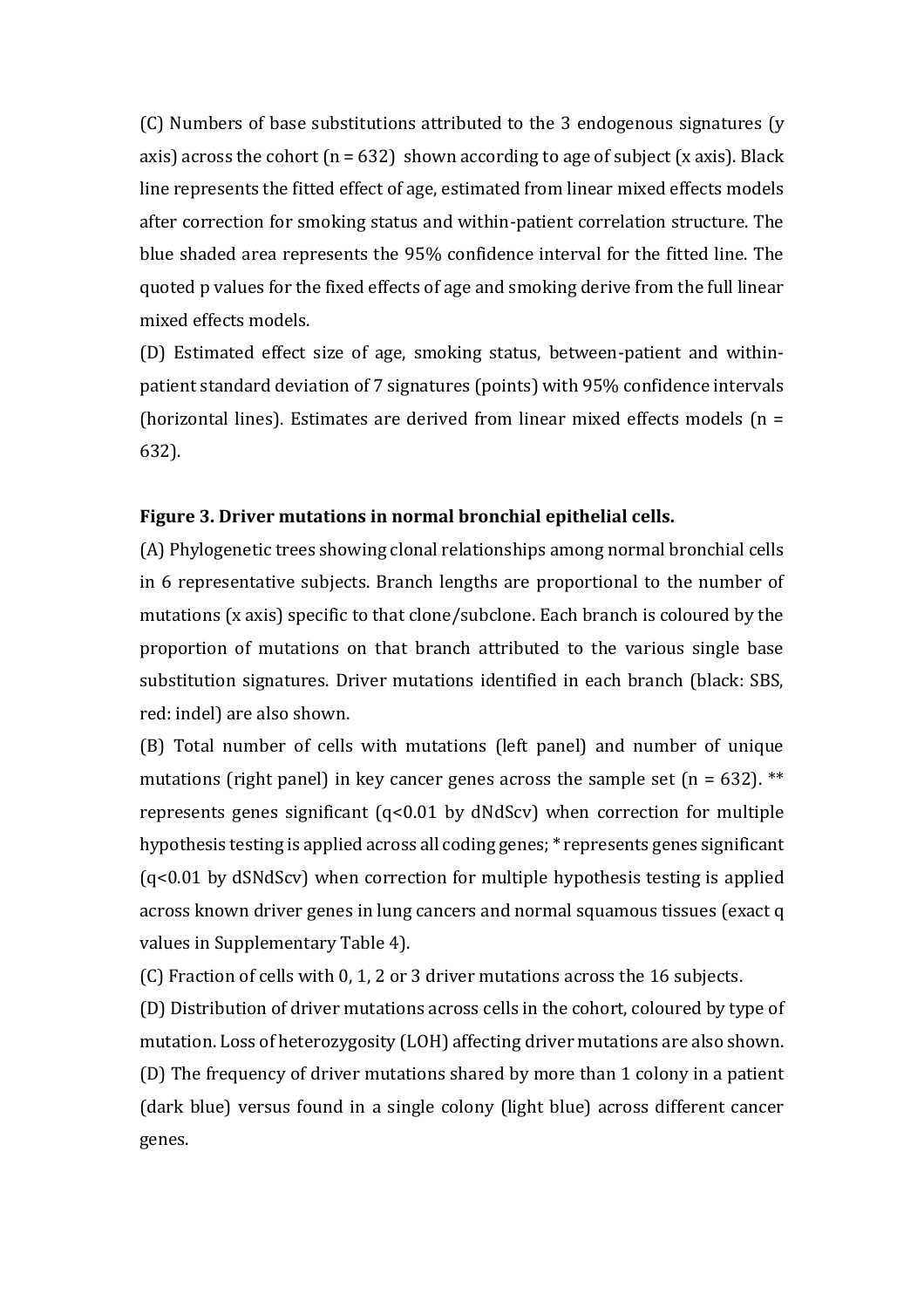## **Figure 4. Relationship of telomere lengths with mutation burden.**

Split by smoking status, panels show the relationship between telomere lengths (x axis) and mutation burden (y axis) for colonies with <10% contamination from the mouse feeder cells ( $n = 398$ ). Individual cells are shown as points and fitted lines for each patient as coloured lines (slopes estimated using linear mixed effects models). The difference in slopes according to smoking status is highly significant (p=0.0009 for interaction term; LME models). One outlying cell in an ex-smoker with >10,000 mutations is excluded from the plot to improve visualisation.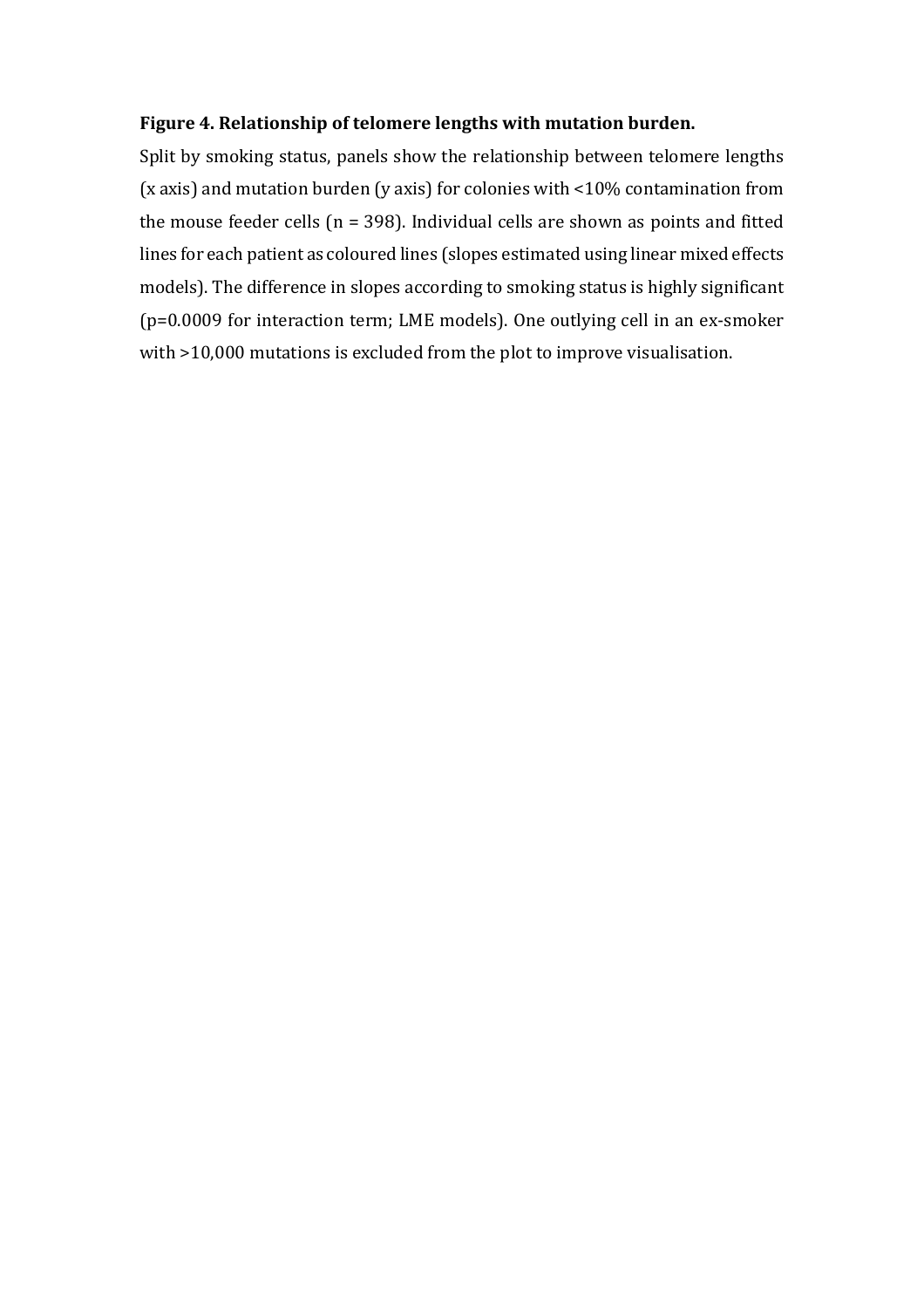#### **METHODS**

#### **Subjects**

Subjects were recruited at University College London Hospitals (UCLH) or Great Ormond Street Hospital (GOSH) and gave written informed consent with approval of the Research Ethics Committee (REC reference 06/Q0505/12 and 11/LO/152, respectively). Details of the patients studied are listed in **Supplementary Table 1**. All patients underwent bronchoscopy as part of their clinical care. In adults, the bronchoscopy procedure was performed for diagnostic or surveillance indications; in children, it was undertaken for investigational procedures on congenital tracheal abnormalities. For five patients with squamous cell carcinomas or carcinoma in situ, biopsy of normal bronchial tissue was taken from a site distant from the tumour.

#### **Single-cell-derived colonies**

Endobronchial biopsies were dissociated using 16 U/ml dispase in RPMI for 20 minutes at room temperature. The epithelium was dissected away from the underlying stroma and foetal bovine serum (FBS) was added to a final concentration of 10%. Both the epithelium and stroma were combined and digested in 0.1% trypsin/EDTA at 37 $\degree$ C for 30 minutes. The solution was neutralised with FBS to a final concentration of 10% and added to the neutralised dispase solution<sup>36</sup>. Cells were passed through a 100  $\mu$ m cell strainer and stained in sorting buffer (1x PBS, 1% FBS, 25 mM HEPES and 1 mM EDTA) with anti-CD45- PE (BD Pharminogen 555483, 1:200), anti-CD31-PE (BD Pharminogen 555446, 1:200), anti-EPCAM-APC (Biolegend 324208, 1:50) antibodies and DAPI (1 g/ml). For endobronchial brushings, no dissociation was carried out, the cell suspension was passed through a 100 µm cell strainer prior to staining.

Cells were single cell sorted based on expression of CD45, CD31 and EPCAM, using a BD FACSAria Fusion. Each DAPI-CD45-CD31-EPCAM+ cell was sorted into 1 well of a 96-well plate, pre-coated with collagen I and mitotically inactivated 3T3-J2 feeder cells. Cells were grown in fresh epithelial growth medium<sup>37</sup> (DMEM: F12 at a 3:1 ratio with penicillin-streptomycin,  $5\%$  FBS, 5  $\mu$ M Y-27632, 5  $\mu$ g/ml insulin,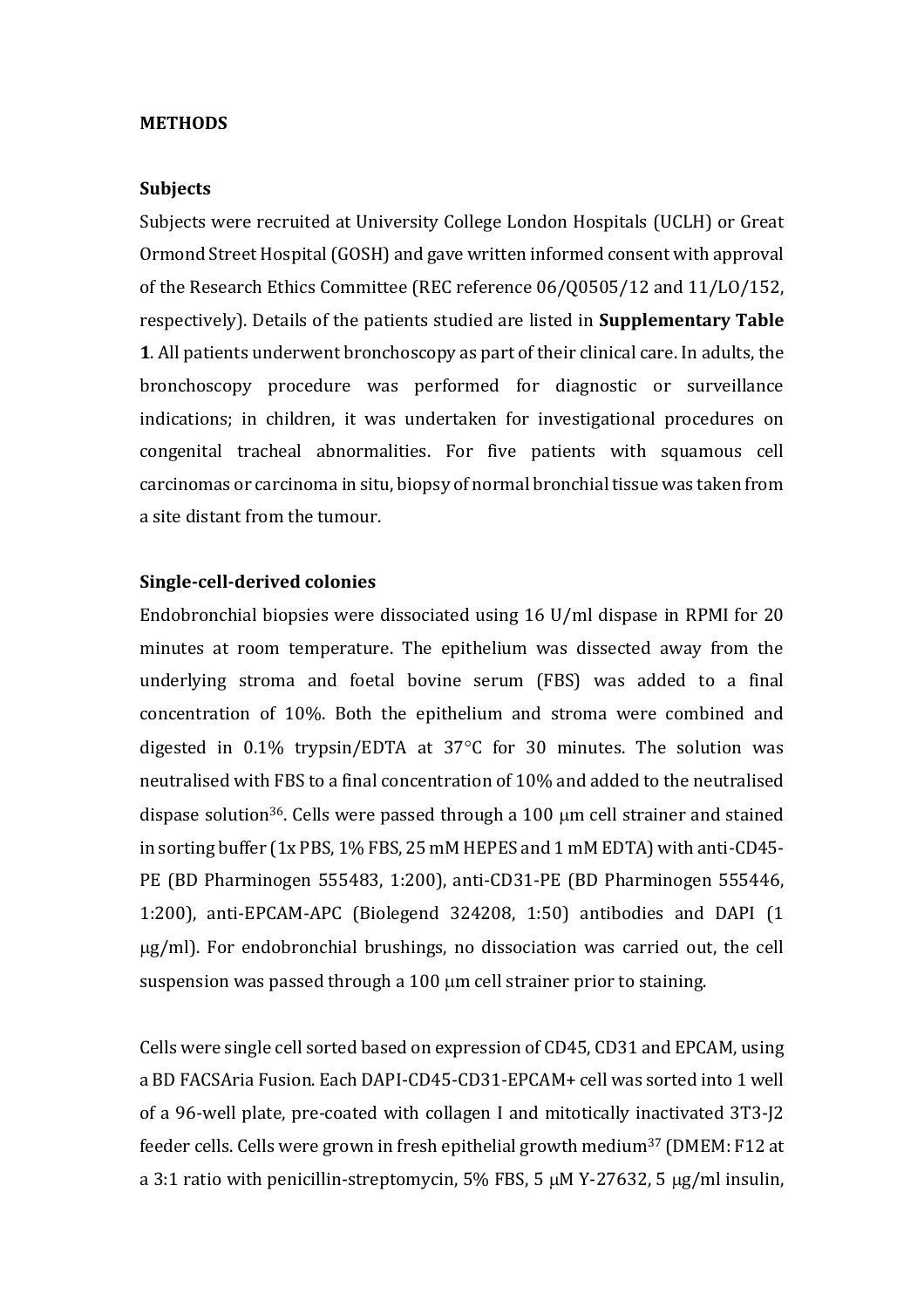25 ng/ml hydrocortisone, 0.125 ng/ml epidermal growth factor, 0.1 nM cholera toxin, 250 ng/ml amphotericin B and 10  $\mu$ g/ml gentamicin), which was supplemented for the first week of culture with epithelial growth medium that had been conditioned on growing epithelial cells and a final concentration of 10  $\mu$ M Y-27632. Epithelial cells were grown in 96-well plates for 2 weeks before being passaged into 24-well plates and then into T25s. Epithelial cells were in culture for a total of about 25 days at 37 $\degree$ C and 5% CO<sub>2</sub> with 3 changes of medium per week. When cells reached 70-80% confluence in T25s, they were differentially trypsinised, making use of the greater sensitivity of feeder cells to trypsin compared with epithelial cells, generating a mostly pure population of epithelial cells. DNA was then extracted using the PureLink Genomic DNA Mini Kit (Invitrogen).

#### **Whole-genome sequencing**

Paired-end sequencing reads (150bp) were generated using the Illumina Hiseq X-Ten platform for 662 samples of 16 patients. Target coverage was 15x per sample, except for 30x for 26 pilot samples derived from the first patient (PD26988). For 10 patients, blood DNA samples were also sequenced as germline controls. For 3 patients, bulk squamous cell carcinoma or carcinoma *in situ* (CIS) samples, which were collected at the same or nearby timepoints  $(\sim 4$  months after), were sequenced, including 2 CIS samples used in a previous study<sup>38</sup> (PD38326a and PD38327a, which are CIS derived from PD30160 and PD34210, respectively). We also sequenced the whole genome of the pure mouse feeder cell layer.

#### **Discrimination of human and mouse sequences**

Bronchial epithelium samples were cultured on J2 mouse embryonic feeder fibroblast cells, which caused various degrees of contamination of mouse DNA in the samples from bronchial cell colonies. To remove mouse-derived sequencing reads, we used the Xenome algorithm<sup>39</sup> with default setting ( $k$ -mer size = 25). The Xenome algorithm classifies fastq files into five categories: *graft* (*human*), *host* (*mouse*), *ambiguous*, *both* and *neither*. We confirmed that most of sequencing reads of a pure human DNA sample were classified as *human* (98%) and those of the mouse feeder cell-derived DNA sample were rarely (2.8%) classified as *human*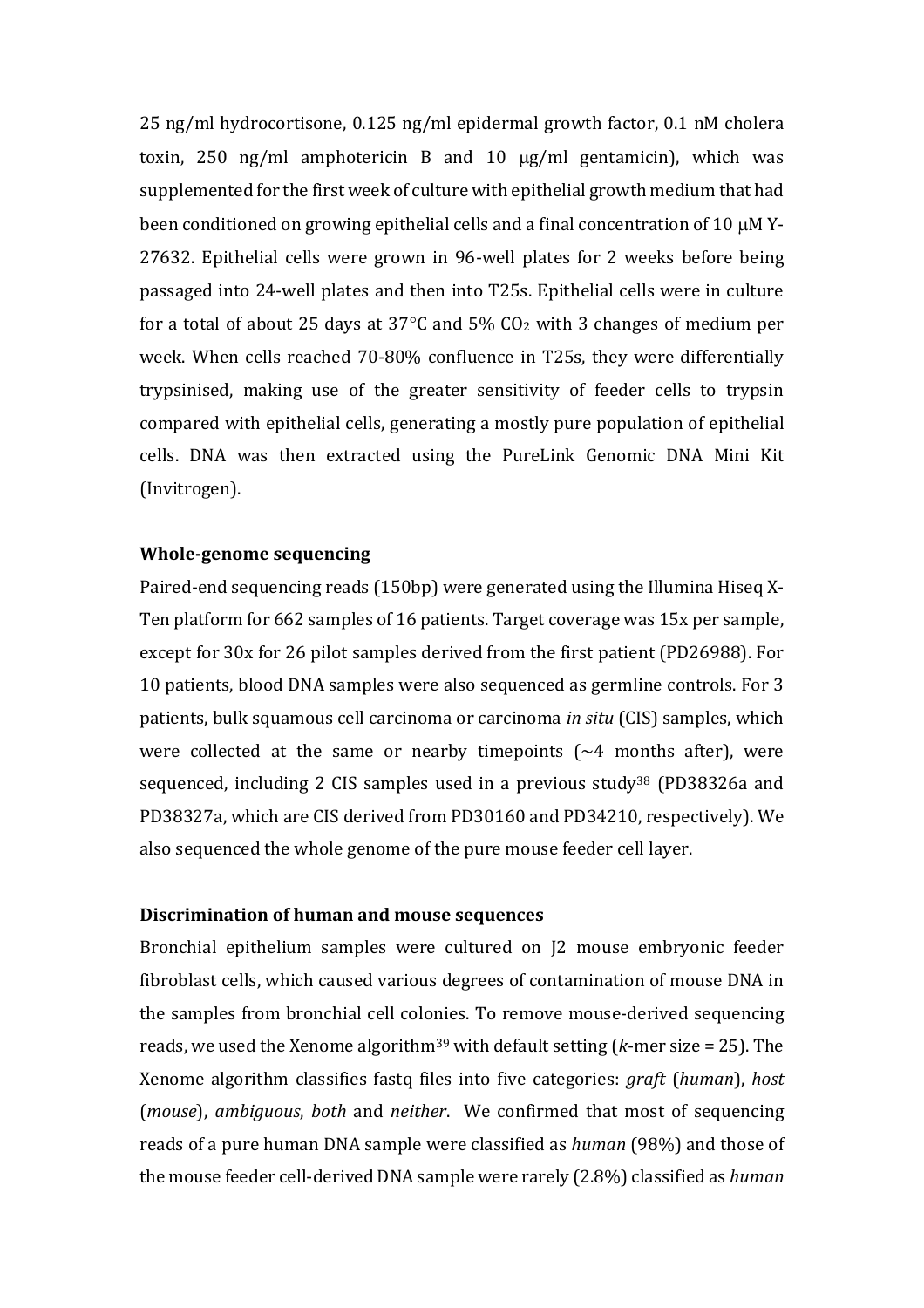(**Extended Figure 2A**). In addition, we mapped sequencing reads of mouse feeder fibroblast DNA sample to the human genome reference, and confirmed that most of mouse-derived mutations have been successfully removed using Xenome for selected samples with mouse contamination (**Extended Figure 2B**). Although all samples were negative for *Mycoplasma* using standard laboratory testing, Xenome identified sequencing reads derived from the *Mycoplasma* genome in a subset of samples, assigning them to the "neither" classification.

With testing complete, we ran Xenome for all bronchial epithelium samples, and aligned only reads classified as *human* to the human reference genome (NCBI build 37d5) using BWA-MEM. Metrics of sequencing coverage and proportion of human-derived reads are listed in **Supplementary Table 2**, and 20 samples with less than 8X average sequencing depth were excluded from further analysis due to lower estimated sensitivity, as described later (**Extended Figure 2E**).

# **Clonality of samples**

To ensure that each sample was single–cell-derived, we visually inspected the distribution of variant allele fractions (VAFs) of mutations: 632 clones had VAFs distributed around 50%, confirming that they were derived from a single cell, but 10 clones had lower allele fractions, suggesting that these colonies were oligoclonal (**Extended Figure 2D**). These samples were removed from further analyses (**Supplementary Table 2**).

# **Single base substitution calling**

Single base substitution (SBSs) were called using the Cancer Variants through Expectation Maximisation (CaVEMan) algorithm<sup>40</sup> with copy number options of major copy number 5, minor copy number 2 and normal contamination 0.1. In order to allow the discovery of early embryonic mutations, we ran CaVEMan using an unmatched normal control. In addition to the default "PASS" filter, we removed variants with <120 median alignment score (ASMD) and those with >0 for the clipping index (CLPM) to remove mapping artefacts. Also, variants identified in the mouse feeder fibroblast DNA sample were removed, if they persisted in the call-set. Subsequently, for every mutation identified in any colonies from each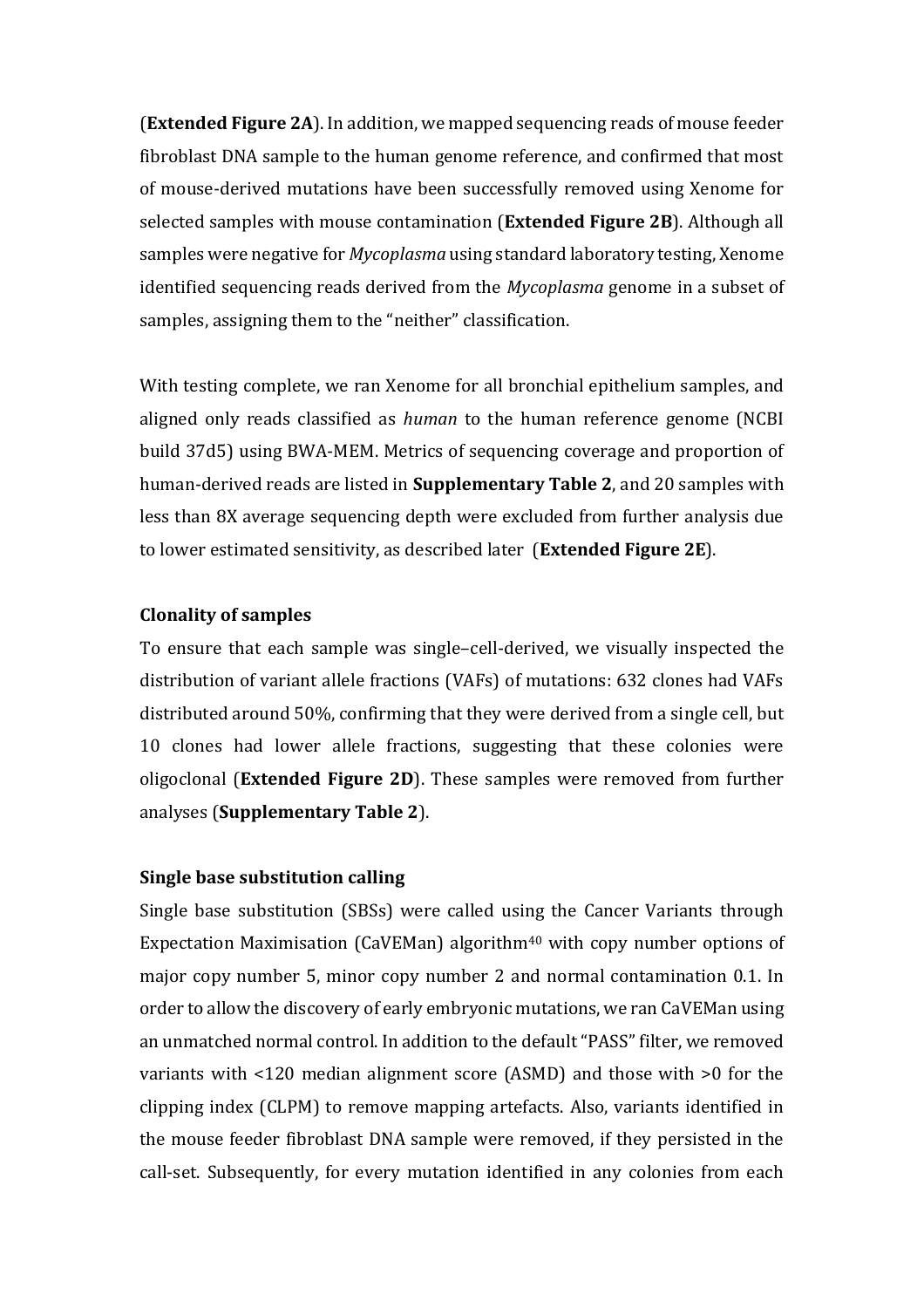patient, we counted the number of mutant and wild-type reads in all bronchial samples from the same patient using bam2R function of R package deepSNV $41$ , where bases with ≥30 base quality and sequencing reads with ≥30 mapping quality were used. Further filters described below were applied to identify true somatic mutations and separate them from either germline variants or recurrent sequencing errors.

### To remove germline variants (binomial filter):

We fitted a binomial distribution to the total variant counts and total depth at each SBS site across all samples from one patient. To differentiate somatic variants from germline variants, we used a one-sided exact binomial test, with the null hypothesis that these variants were drawn from a binomial distribution with a success probability of 0.5 (0.95 for sex chromosomes in males). The alternative hypothesis was that these variants were drawn from distributions with lower success probabilities. Variants with p-value  $>10^{-10}$  were considered as germline variants.

### To remove errors (beta-binomial filter):

We fitted a beta-binomial distribution to the variant counts and depths of all SBSs across samples from the same patient for the remaining somatic variants. The beta-binomial was used as it captures the difference between artefactual variant sites and true somatic variants. Many artefacts appear to be randomly distributed across samples and can be modelled as drawn from a binomial distribution. True somatic variants will be present at high VAF in some samples, but absent in others, and are hence best captured by a highly over-dispersed beta-binomial. For each variant site, the maximum likelihood of the over-dispersion factor  $(\rho)$  was calculated using a grid-based method (ranging from a value of  $10^{-6}$  to  $10^{-0.05}$ ). Variants ρ>0.1 were filtered out and considered to be artefactual. The code for this filter is based on the Shearwater variant caller<sup>41</sup>.

#### To remove mutations induced *in vitro*:

We observed peaks of lower VAFs in a subset of samples (**Extended Figure 2C**), suggesting the existence of mutations arising during the *in vitro* expansion of the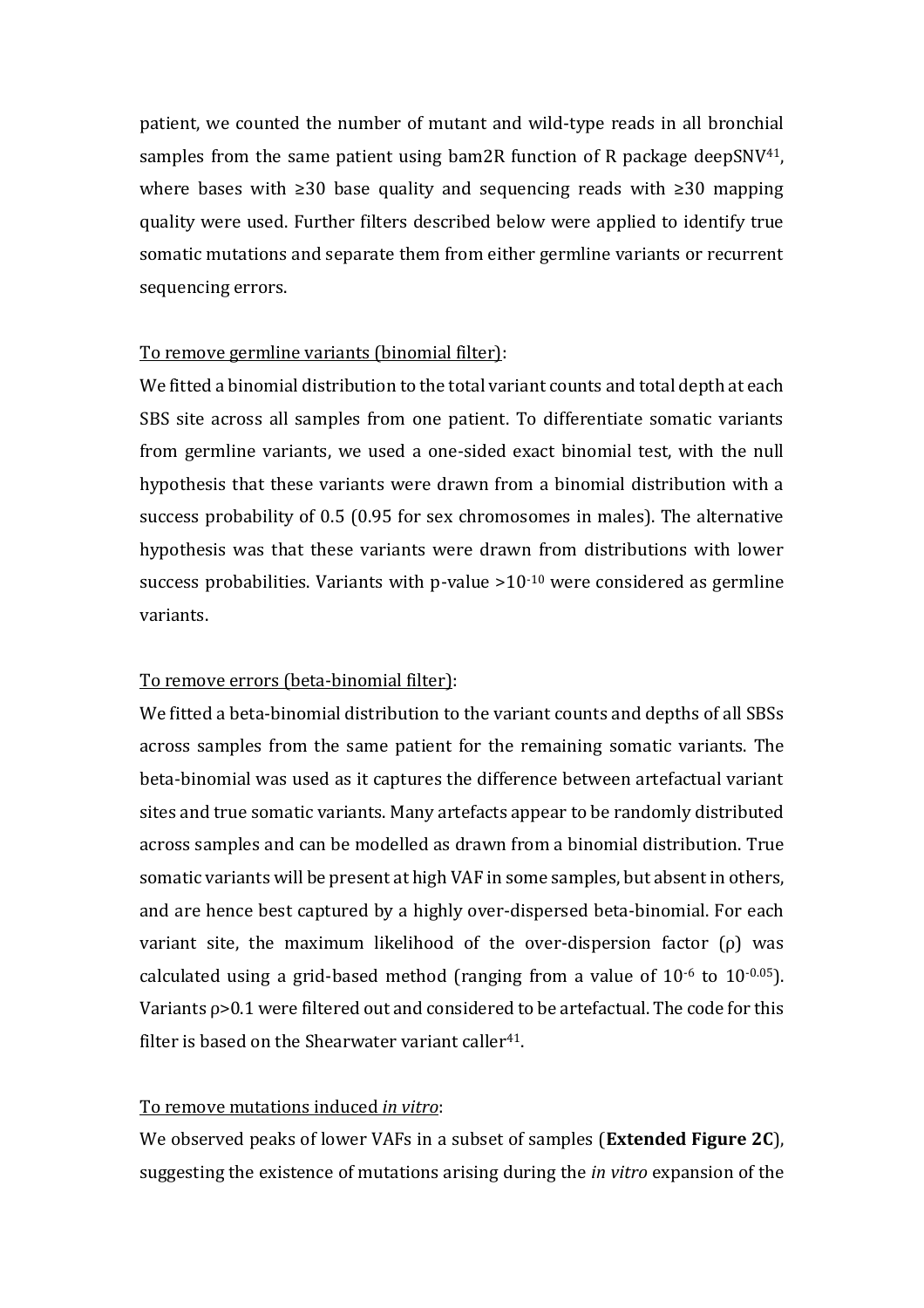single cell. These peaks were more prominent in samples from children, suggesting that the number of this kind of mutation is relatively small – they would, however, be more prominent in samples with low true mutation burden, such as in children. We discarded mutations with median VAF ≤0.3 for autosomal regions and ≤0.6 for sex chromosomes across all samples from the same patient – these cut-offs were determined based on the observed distribution of VAFs here and a previous report $20$ .

We quantified sensitivity by measuring how well our algorithms called heterozygous germline polymorphisms in the colonies depending upon sequencing depth – since our colonies are single cell-derived, we would expect heterozygous germline SNPs to have the same variant allele fraction distribution as true somatic mutations in that original single cell. We find that a sequencing depth of 8x leads to an estimated sensitivity of 70-75%, rising to >95% at a sequencing depth of 15x. The majority of colonies we sequenced had depths of >15x, and we set a minimum cut-off of 8x depth for inclusion of a colony within the study (**Extended Figure 2E**). Finally, we visually inspected allelic counts of removed germline variants with ≥2 samples without any mutant reads, and rescued embryonic mutations. Somatic variants were annotated using ANNOVAR42.

#### **Indel calling**

Indels were called using cgpPindel<sup>43</sup>, and an unmatched normal sample was used as the germline control. Indels detected in mouse fibroblast feeder cells were removed as mouse-derived artefacts. For all indels, indel-positive or negative sequencing reads were counted using cgpVAF across all samples of each patient.

To remove germline variants and recurrent sequencing errors, the same binomial and beta-binomial filters were used as described above for single base substitutions. We discarded mutations with median VAF ≤0.25 for autosomal regions and ≤0.5 for sex chromosomes across all samples from the same patient to remove mutations induced *in vitro*.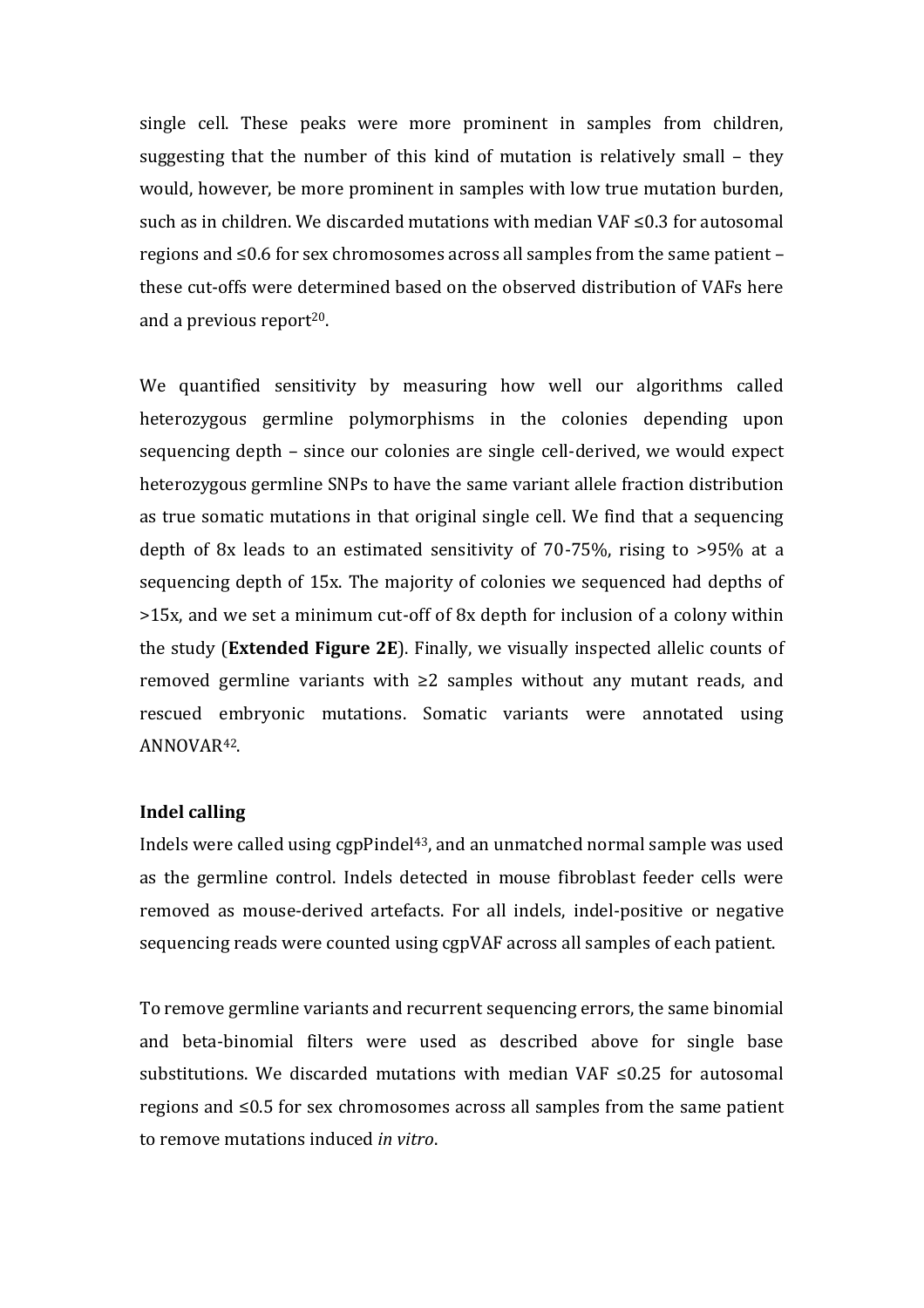#### **Double-base substitution calling**

We first identified candidate double-base substitutions (DBSs) based on side-byside SBSs called using CaVEMan for each patient, and ran cgpVAF across all samples of each patients to remove those called in independent reads. DBSs with ≥3 mutant reads in at least one sample were considered as true positives. Germline variants, errors and mutations induced in vitro were filtered as for single base substitutions and indels.

#### **Structural variant calling**

Structural variants (SVs) were called using the BRASS algorithm44, and matched normal samples, including blood samples and normal bronchial samples assigned on distantly located branches in phylogenetic trees, were used as controls. To remove germline SVs, we filtered SVs detected in the descendant colonies of both of the earliest two branches at the top of phylogenetic tree for each patient. If the earliest branch had ≥3 branches (polytomy), those detected in both descendent and non-descendent samples of the earliest branch with highest number, were removed. We further filtered SVs not identified using unmatched normal control, to remove SVs not filtered due to lower sequencing coverage of matched normal control sample. In addition, SVs detected in other patients were also removed as germline variants or errors. Finally, remaining all SV calls were manually inspected using IGV to confirm somatic variants.

#### **Copy number calling**

Copy number changes were called using the ASCAT algorithm45,46, and the same matched normal control samples as those used in SV analysis were used as germline controls. Copy number gains, losses and copy neutral LOHs were visually confirmed LogR and BAF plots by ascatNgs. For amplification, those with >100kb were visually confirmed using ascatNgs and JBrowse<sup>47</sup>.

#### **Mutational burden and estimation of effect of age, smoking**

For SBS, indels, DBSs, samples with ≥3 mutant reads and ≥0.2 VAF were considered to be mutated, and the number of each class of genetic lesions were counted for all bronchial cells. For SV, chromoplexy<sup>48</sup> (**Extended Figure 4C**),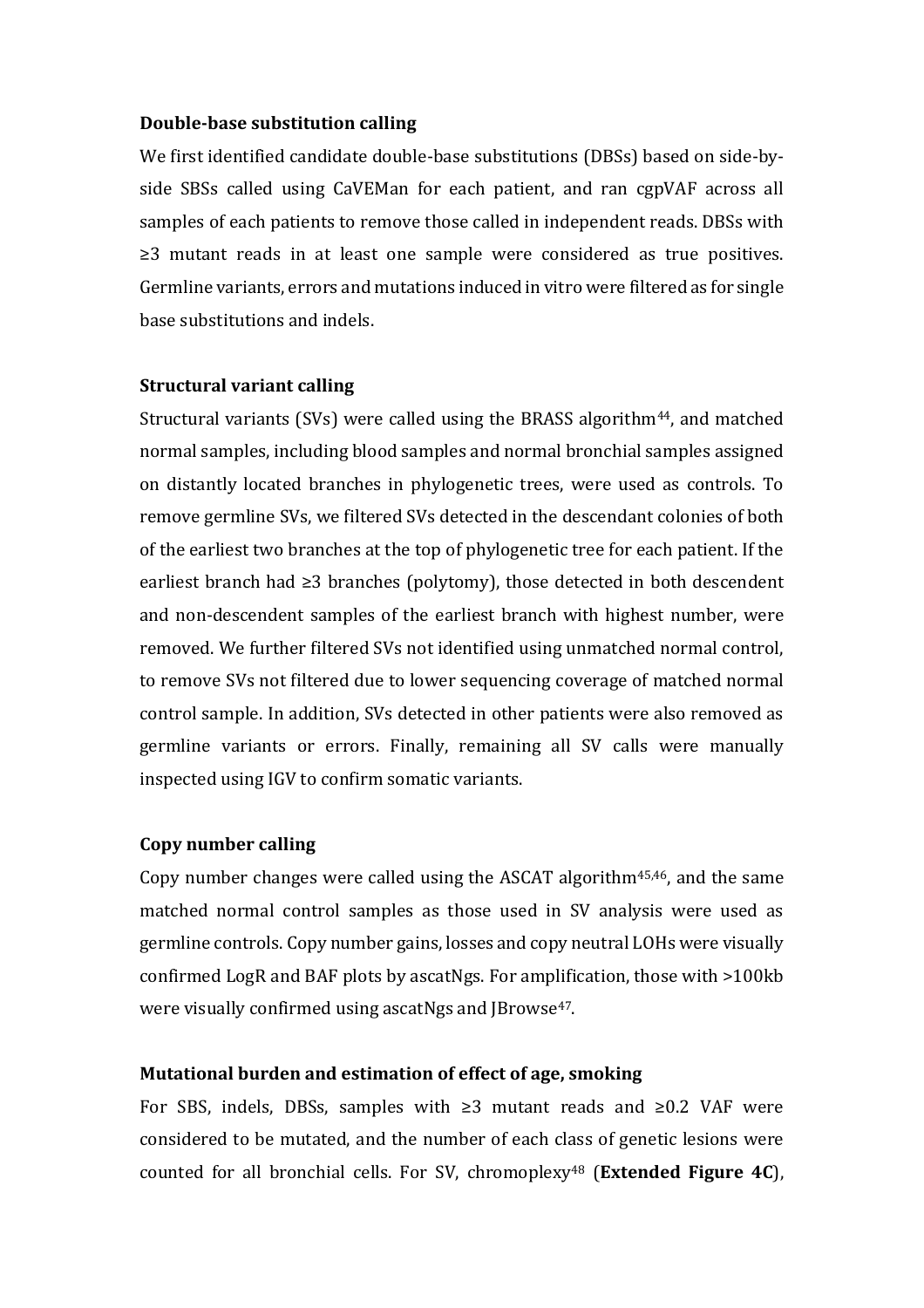chromothripsis<sup>49</sup> (**Extended Figure 4D**) and translocation pairs with similar breakpoints were considered as single SVs. Genetic lesions identified both as SV and copy number changes were also considered as single events.

Subsequently, a linear mixed-effect model was fitted to estimate the effect of age and smoking status on the number of SBSs or indels using 'nlme' R package (**Supplementary Code**). In addition to the fixed effects of age and smoking, patient was used as a grouping variable in the random effect, in which smoking status was used as a modifier of between-patient difference. Difference of withingroup heterogeneity (heteroscedasticity) according to smoking status was also fitted in this model. The intercept of this model was likely to be derived from embryonic mutations and mutations introduced *in vitro*. Models were fitted using maximum likelihood estimation, and nested models compared using likelihood ratio tests.

## **Identification of near-normal lung cells**

We define cells as having a near-normal mutation burden if they have a mutation burden that is less than 2 non-smoker within-patient standard deviations (SDs) plus 2 non-smoker between-patient SDs above the estimated number of mutations accumulated at the age of that patient using LME model (**Supplementary Code**). The fraction of cells with near-normal mutation burden was compared between current smokers and ex-smokers with log-linear regression using the logarithm of the total number of cells sequenced per patient as an offset.

## **Phylogenetic tree construction**

Phylogenetic trees were built using maximum parsimony using substitutions for each patient. First, the input matrix of mutations was made, in which samples with ≥0.2 VAF and ≥3 mutant reads were considered as mutated samples and labelled as "1", and remaining samples were labelled as "0". Among samples labelled as "0", samples (i) with ≤6X sequencing depth for each mutated base and (ii) ≥1 mutant reads were considered as undetermined and labelled "?". For every individual, phylogenetic trees were constructed using the Camin-Sokal method of the Mix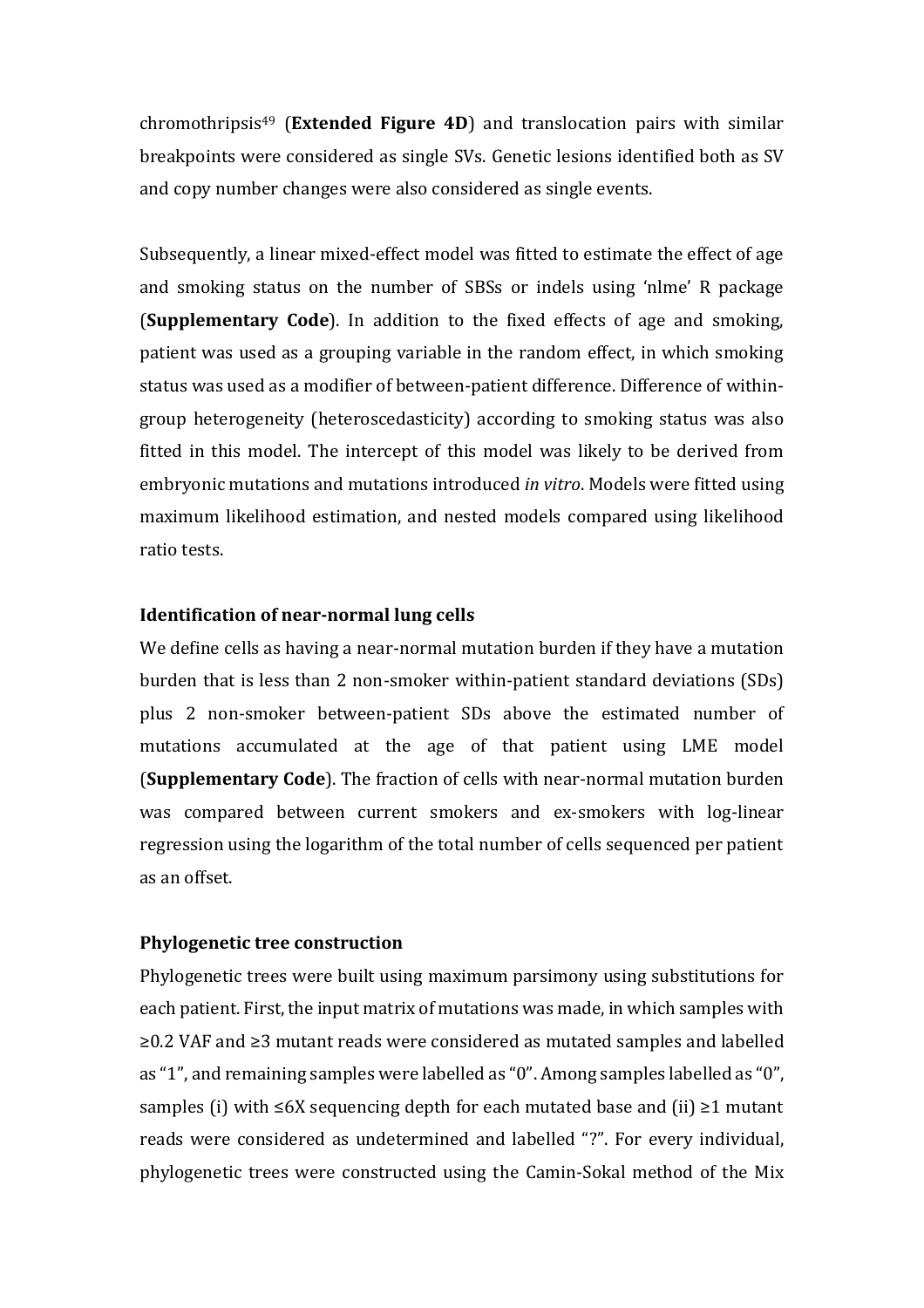program of RPhylip package, and subsequently consensus trees of all the trees were constructed using the Consensus program of RPhylip.

Subsequently, all mutations were reassigned to branches in the phylogenetic trees. If mutations were called in all the descendants of a given branch and in no samples that were not descendants of the branch, mutations were perfectly assigned to those branches. Given the existence of samples with relatively lower sequencing depth for each mutated position, we also assigned mutations to branches if mutations were called in all but one undetermined descendant labelled as "?" of a given branch, and all samples that were not descendants of the branch were wild-type ("0"). Given the smaller number of indels and DBSs, these were assigned to each branch using the tree defined from SBSs, rather than generating new trees for the other mutation types.

#### **Extraction of mutational signatures**

#### Extraction of SBS signatures

To analyse mutational signatures for SBS, SBSs assigned to each branch of the phylogenetic trees were categorised into 288 subtypes, consisting of 6 mutation classes by 16 5' and 3' base contexts on transcribed strand, non-transcribed strand or intergenic region. Mutational signatures were extracted using the HDP package<sup>50</sup> relying on the hierarchical Bayesian Dirichlet process (https://github.com/nicolaroberts/hdp). Due to the lack of reference signatures categorized into 288 subtypes, we conducted a *de novo* signature extraction. We included somatic mutations from squamous cell lung carcinomas sequenced by TCGA and from *in vitro* single cell culture controls as separate samples to maintain comparability with signatures already established in previous studies. For identified SBS signatures, signatures with ≥0.90 cosine similarity with reported signatures in terms of distribution to 96 or 192 subtypes<sup>24</sup>, were considered as same signatures, including SBS1, SBS4, SBS5, SBS16 and SBS18. For the remaining new signatures, the expectation-maximisation algorithm was used to deconvolute these signatures into above five signatures and other known signatures in lung cancers (SBS2, SBS8 and SBS13), because it is difficult to separate signatures that are strongly correlated across samples. If a signature reconstituted from the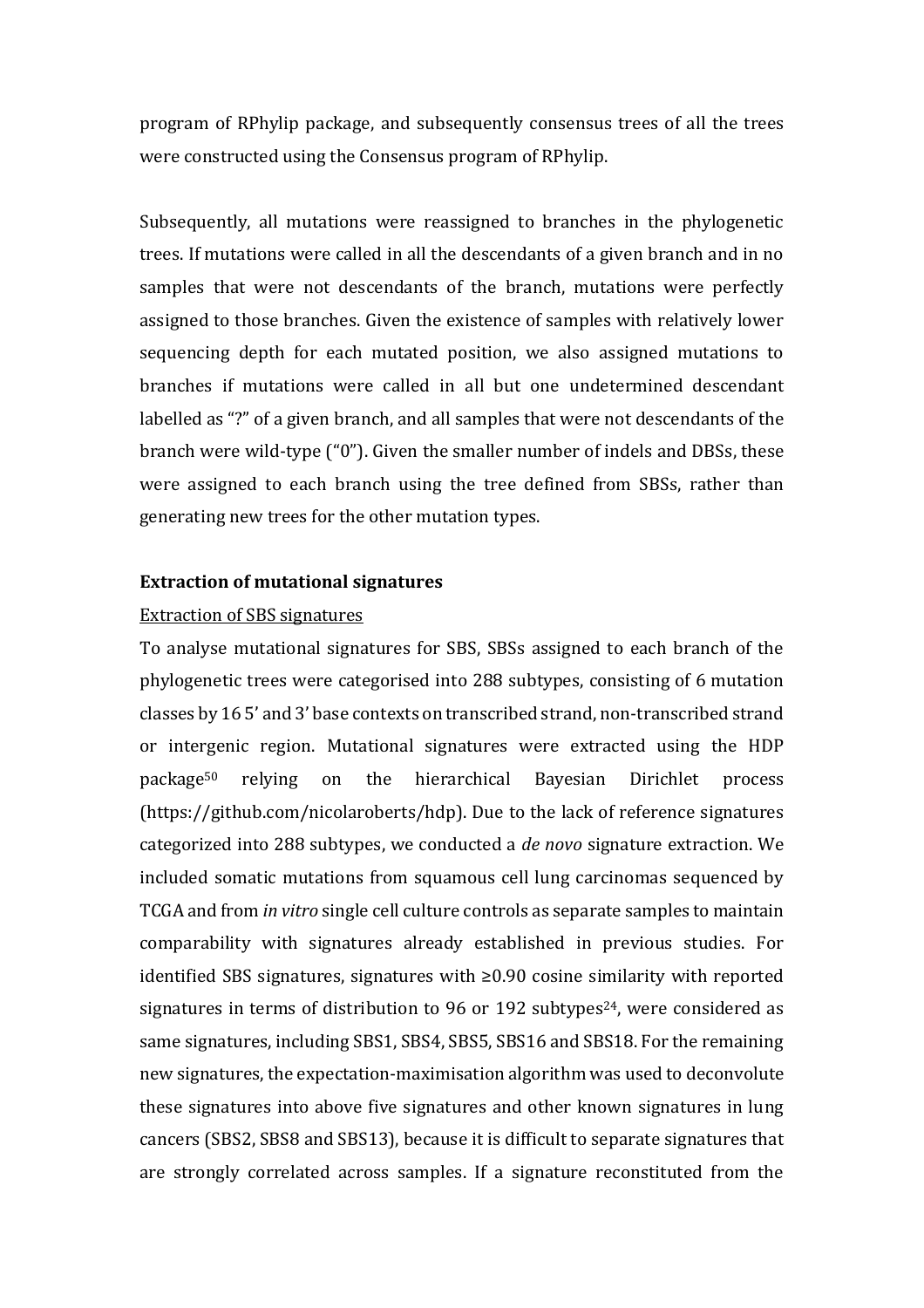components that expectation-maximisation extracted (only including signatures that accounted for at least 10% of mutations in each sample to avoid over-fitting) had a ≥0.90 cosine similarity to the original HDP signature, the signature was presented as its expectation-maximisation deconvolution. Two HDP signatures met these criteria: one new signature was deconvoluted into a mixture of SBS4 and SBS5; another new signature was deconvoluted in SBS2 and SBS13. After these analyses, 7 known and 2 new SBS signatures were identified.

To validate these signatures identified using HDP, we also analysed SBS signatures using the 'MutationalPatterns' package<sup>20</sup>, which relies on Non-negative Matrix Factorisation (NMF). Optimal factorisation rank (rank = 7) was determined based on the slope of cophenetic correlation coefficient. MutationalPatterns identified similar signatures with SBS5 (Signature A), SBS4 (Signature B), Sig-B (Signature D), SBS18 (Signature E), SBS1 (Signature F), SBS2, SBS13 (Signature G), (**Extended Figure 5A-B**).

#### Extraction of indel and DBS signatures

For indels and DBS, each type of genetic alteration assigned to each branch of the phylogenetic trees was categorised into 83 and 78 subtypes as previously reported24. First, the algorithm was conditioned on the set of mutational signatures that have been detected in lung cancers (ID1, ID2, ID3, ID5, ID6, ID8, ID9, DBS2, DBS4, DBS5, DBS6, DBS11). This allows simultaneous discovery of known and new signatures. For known signatures, signatures identified by HDP with ≥0.90 cosine similarity with corresponding reported signatures were accepted as known signatures. Deconvolution of new signatures to above known signatures was also performed, and one new indel signature was deconvoluted in ID5 and ID8. Finally, 10 known and 1 new signatures were identified.

#### **Analysis of A>G transcription strand bias**

First, we measured distance from mutations to nearest transcription start sites (TSSs) of the all expressed genes in lung, which was defined as those with median of ≥1 Transcripts Per Million (tpm) in lung samples in GTEx database (https://gtexportal.org/home/). Mutations in regions of bidirectional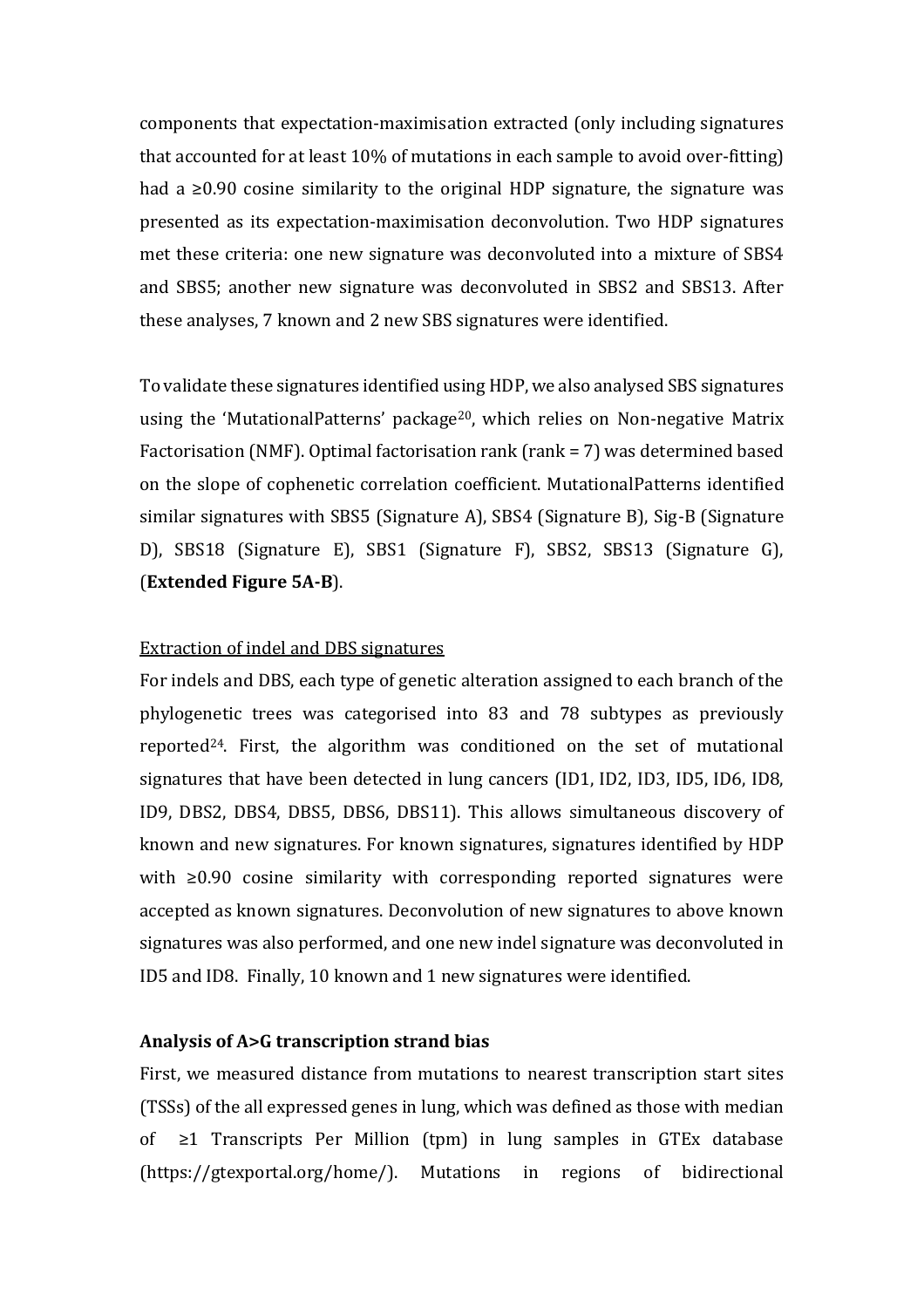transcription were excluded from the further analysis. We tiled 10 kilobases up and downstream of the TSSs into 1kbp bins, and counted the number of A>G mutations on transcribed and untranscribed regions in each tile, which were further divided by average of bins in intergenic regions.

#### **Analysis of driver variants**

To systematically identify genes under positive selection in normal bronchial epithelium, we used the dN/dS method<sup>12</sup>. We performed exome-wide dN/dS analysis and also analysed global dN/dS ratios for driver genes (n = 86) reported in lung cancer<sup>12,13,18,26</sup> or normal skin/oesophagus tissues<sup>27-29</sup> using dNdScv (**Supplementary Table 3**). Genes with q-value ≤0.2 were reported as driver genes (**Supplementary Tables 4-5**). Finally, hot-spot mutations reported in COSMIC for ≥4 patients were also considered as driver mutations, in addition to those in the 7 driver genes identified by dNdScv (**Figure 3B**). Proportion of shared/private mutations was calculated for patients other than PD30160 (which had a low number of sequenced samples (n = 13)). For *TP53* and *NOTCH1* genes, distributions of mutations were compared between bronchial cells and lung squamous cell carcinoma<sup>13</sup> (**Extended Figure 9B**).

To estimate the effect of smoking status on the number of driver mutations, a generalized linear mixed-effects model was fitted using 'lme4' R package (**Supplementary Code**). Patient was modelled as a random effect, and fixed effect of age, smoking status and total mutation burden were fitted into the model.

#### **Telomere length estimation**

The average telomere length of bronchial epithelium cells were estimated from the whole-genome sequencing data using Telomerecat51. Considering the similarity of telomere sequences between human and mouse, we aligned all sequencing reads to the human reference genome using BWA-MEM without using Xenome, and subsequently ran Telomerecat on the bam files. Samples with more than 10% reported mouse contamination were excluded from further analysis to prevent a possible effect of mouse cells on telomere length. The average telomere length for the mouse fibroblast feeder samples was estimated at 1745bp, which is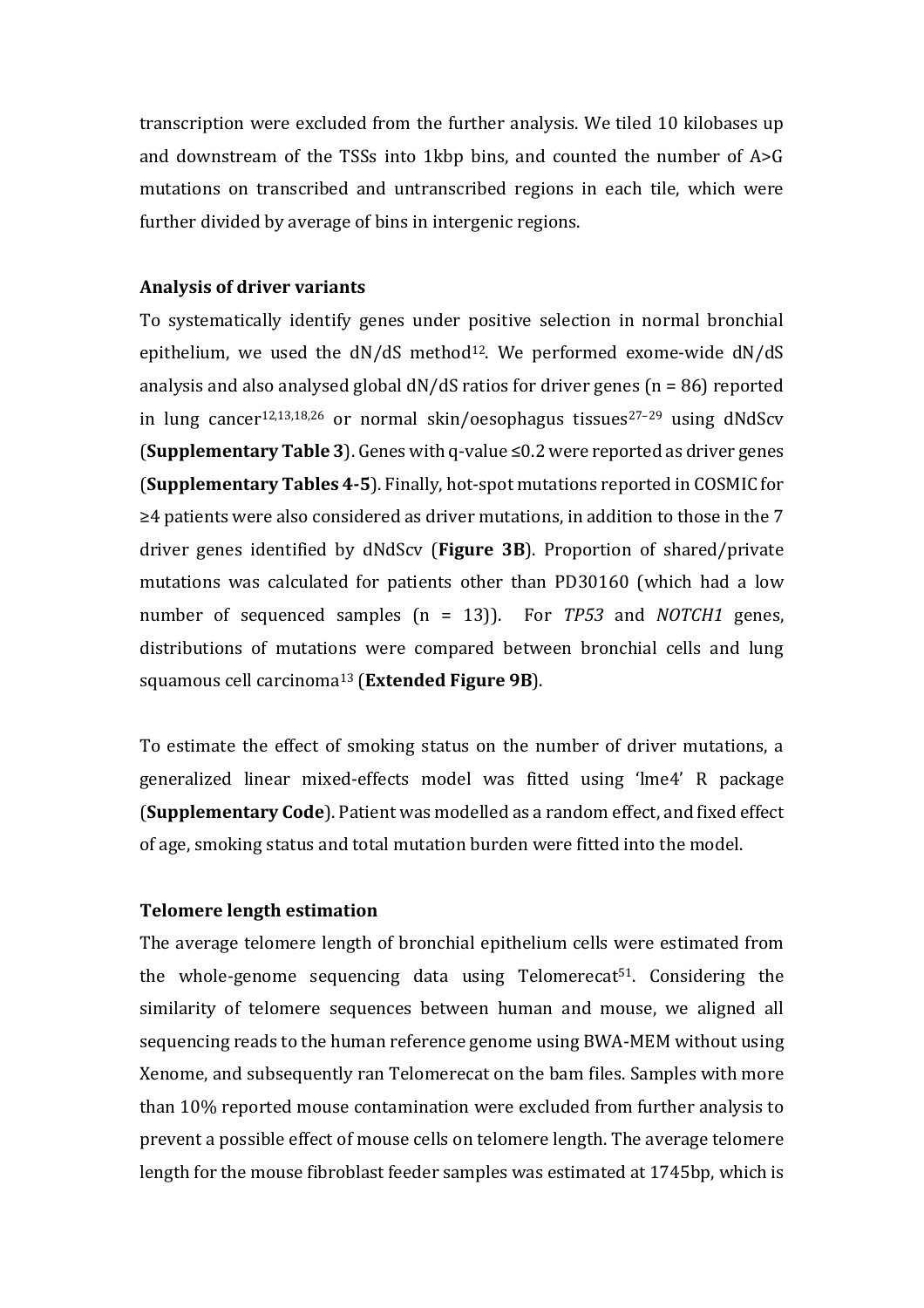in range with human telomere length estimates, so a low level of mouse contamination will not affect the estimates substantially.

Subsequently, a linear mixed-effect model was fitted to estimate the effect of telomere length on the number of SBSs using 'lme4' R package **(Supplementary Code)**. Patient was modelled as a random effect, and fixed effect of telomere length and its interaction with smoking status as well as fixed effect of age and smoking status were fitted into the model.

# **DATA AVAILABILITY**

Sequencing data have been deposited at the European Genome-Phenome Archive [\(http://www.ebi.ac.uk/ega/\)](http://www.ebi.ac.uk/ega/) under accession numbers EGAD00001005193. Somatic mutation calls, including single base substitutions, indels and structural variants, from all 632 samples have been deposited on Mendeley Data with the identifier: [http://dx.doi.org/10.17632/b53h2kwpyy.2.](http://dx.doi.org/10.17632/b53h2kwpyy.2)

# **CODE AVAILABILITY**

Detailed method and custom R scripts for the analysis of mutational burden in bronchial epithelium are available in **Supplementary Code**. Other packages used in the analysis are listed below:

- $\bullet$  R: version 3.5.1
- BWA-MEM: version 0.7.17-r1188 [\(https://sourceforge.net/projects/bio](https://sourceforge.net/projects/bio-bwa/)[bwa/\)](https://sourceforge.net/projects/bio-bwa/)
- CaVEMan: version 1.11.2 [\(https://github.com/cancerit/CaVEMan\)](https://github.com/cancerit/CaVEMan)
- Pindel: version 2.2.5 [\(https://github.com/cancerit/cgpPindel\)](https://github.com/cancerit/cgpPindel)
- Brass: version 6.1.2 [\(https://github.com/cancerit/BRASS\)](https://github.com/cancerit/BRASS)
- ASCAT NGS: version 4.1.2 [\(https://github.com/cancerit/ascatNgs\)](https://github.com/cancerit/ascatNgs)
- Xenome:

[\(https://github.com/data61/gossamer/blob/master/docs/xenome.md\)](https://github.com/data61/gossamer/blob/master/docs/xenome.md)

- deepSNV: version 1.28.0 [\(https://bioconductor.org/packages/release/bioc/html/deepSNV.html\)](https://bioconductor.org/packages/release/bioc/html/deepSNV.html)
- ANNOVAR: [\(http://wannovar.wglab.org/\)](http://wannovar.wglab.org/)
- IGV: [\(http://software.broadinstitute.org/software/igv/\)](http://software.broadinstitute.org/software/igv/)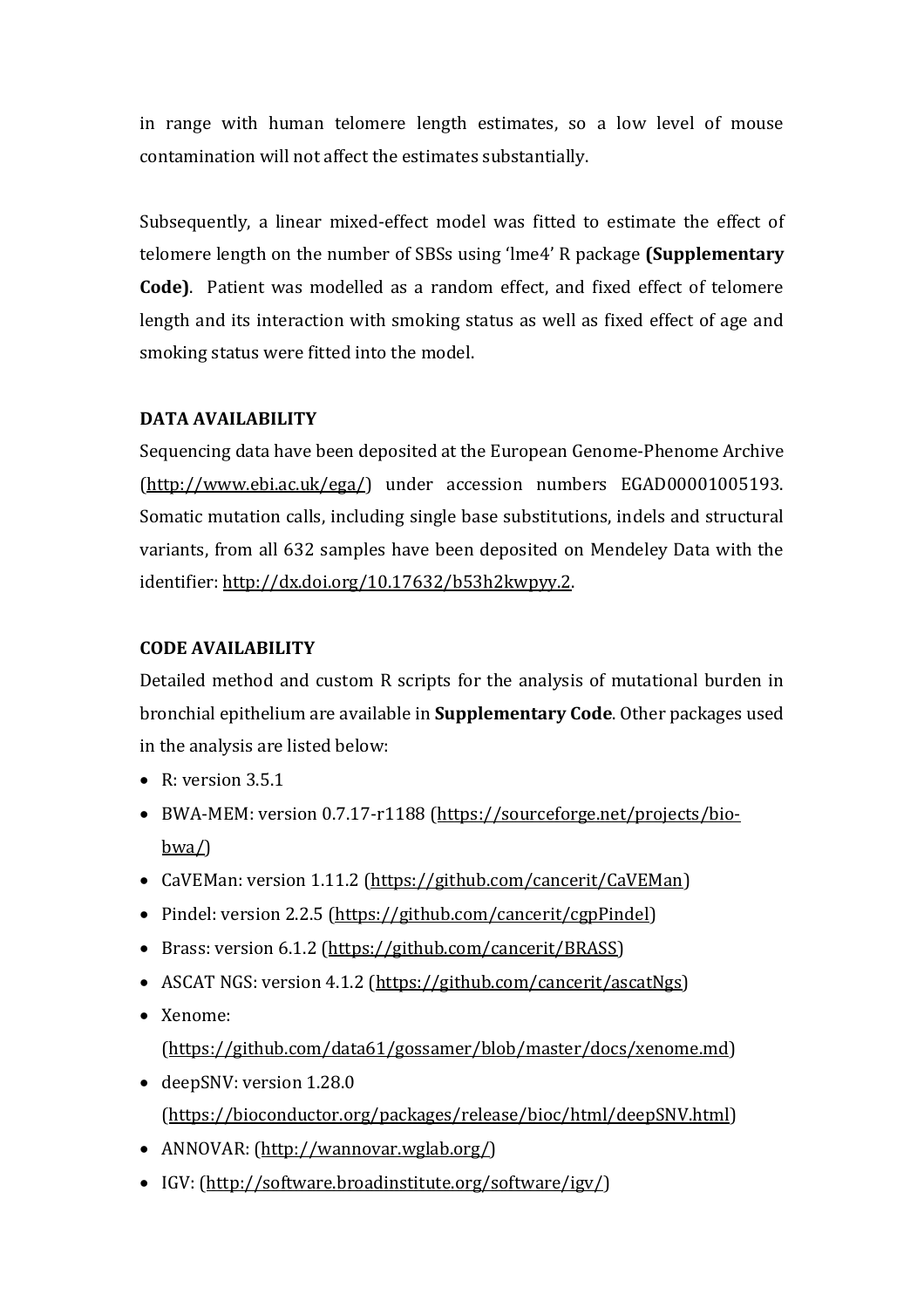- JBrowse: [\(https://jbrowse.org/\)](https://jbrowse.org/)
- cgpVAF: [\(https://github.com/cancerit/vafCorrect\)](https://github.com/cancerit/vafCorrect)
- RPhylip: version 0.1.23 [\(http://www.phytools.org/Rphylip/\)](http://www.phytools.org/Rphylip/)
- hdp: version 0.1.5 [\(https://github.com/nicolaroberts/hdp\)](https://github.com/nicolaroberts/hdp)
- MutationalPatterns: version 1.8.0 [\(https://bioconductor.org/packages/release/bioc/html/MutationalPatterns.](https://bioconductor.org/packages/release/bioc/html/MutationalPatterns.html) [html\)](https://bioconductor.org/packages/release/bioc/html/MutationalPatterns.html)
- dNdScv: version 0.0.1 [\(https://github.com/im3sanger/dndscv\)](https://github.com/im3sanger/dndscv)
- Telomerecat: version 3.1.2 [\(https://github.com/jhrf/telomerecat\)](https://github.com/jhrf/telomerecat)

# **REFERENCES (specific to Methods section)**

- 36. Gowers, K. H. C. *et al.* Optimized isolation and expansion of human airway epithelial basal cells from endobronchial biopsy samples. *J. Tissue Eng. Regen. Med.* **12**, e313–e317 (2018).
- 37. Butler, C. R. *et al.* Rapid expansion of human epithelial stem cells suitable for airway tissue engineering. *Am. J. Respir. Crit. Care Med.* **194**, 156–168 (2016).
- 38. Teixeira, V. H. *et al.* Deciphering the genomic, epigenomic, and transcriptomic landscapes of pre-invasive lung cancer lesions. *Nat. Med.* **25**, 517-525 (2019).
- 39. Conway, T. *et al.* Xenome-a tool for classifying reads from xenograft samples. *Bioinformatics* **28**, 172–178 (2012).
- 40. Jones, D. *et al.* cgpCaVEManWrapper: Simple Execution of CaVEMan in Order to Detect Somatic Single Nucleotide Variants in NGS Data. in *Current Protocols in Bioinformatics*, 15.10.1-15.10.18 (2016).
- 41. Gerstung, M., Papaemmanuil, E. & Campbell, P. J. Subclonal variant calling with multiple samples and prior knowledge. *Bioinformatics* **30**, 1198–204 (2014).
- 42. Yang, H. & Wang, K. Genomic variant annotation and prioritization with ANNOVAR and wANNOVAR. *Nat. Protoc.* **10**, 1556–1566 (2015).
- 43. Raine, K. M. *et al.* cgpPindel: Identifying Somatically Acquired Insertion and Deletion Events from Paired End Sequencing. *Curr. Protoc. Bioinformatics* **52**, 15.7.1-15.7.12 (2015).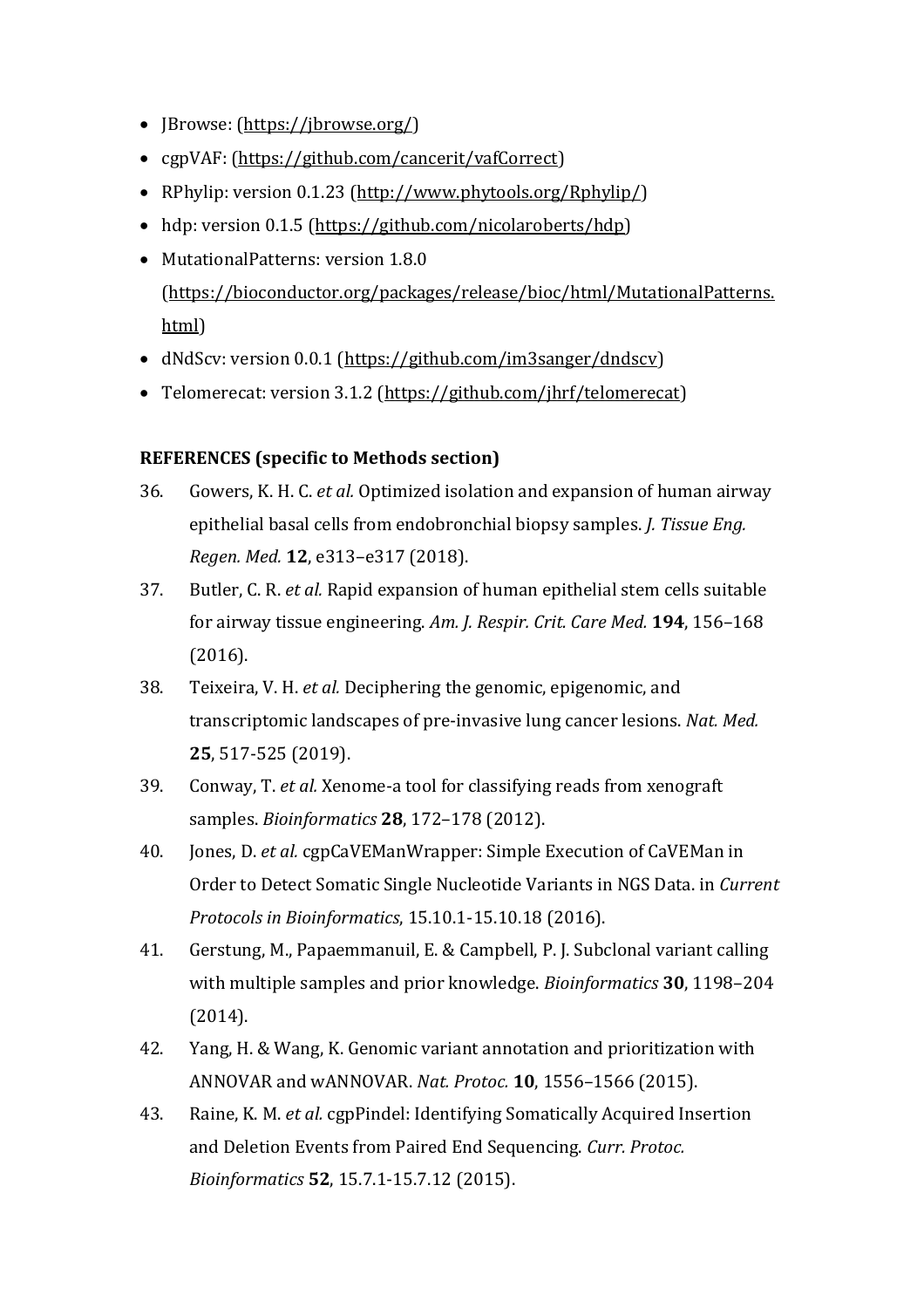- 44. Campbell, P. J. *et al.* Identification of somatically acquired rearrangements in cancer using genome-wide massively parallel paired-end sequencing. *Nat. Genet.* **40**, 722–9 (2008).
- 45. Raine, K. M. *et al.* ascatNgs: Identifying Somatically Acquired Copy-Number Alterations from Whole-Genome Sequencing Data. in *Current Protocols in Bioinformatics*, 15.9.1-15.9.17 (2016).
- 46. Van Loo, P. *et al.* Allele-specific copy number analysis of tumors. *Proc Natl Acad Sci U S A* **107**, 16910–16915 (2010).
- 47. Buels, R. *et al.* JBrowse: A dynamic web platform for genome visualization and analysis. *Genome Biol.* **17**, 1–12 (2016).
- 48. Baca, S. C. *et al.* Punctuated evolution of prostate cancer genomes. *Cell* **153**, 666–677 (2013).
- 49. Stephens, P. J. *et al.* Massive genomic rearrangement acquired in a single catastrophic event during cancer development. *Cell* **144**, 27–40 (2011).
- 50. Li, Y. *et al.* Patterns of somatic structural variation in human cancer genomes. *Nature* **In press**, (2019).
- 51. Farmery, J. H. R. *et al.* Telomerecat: A ploidy-agnostic method for estimating telomere length from whole genome sequencing data. *Sci. Rep.* **8**, 1–17 (2018).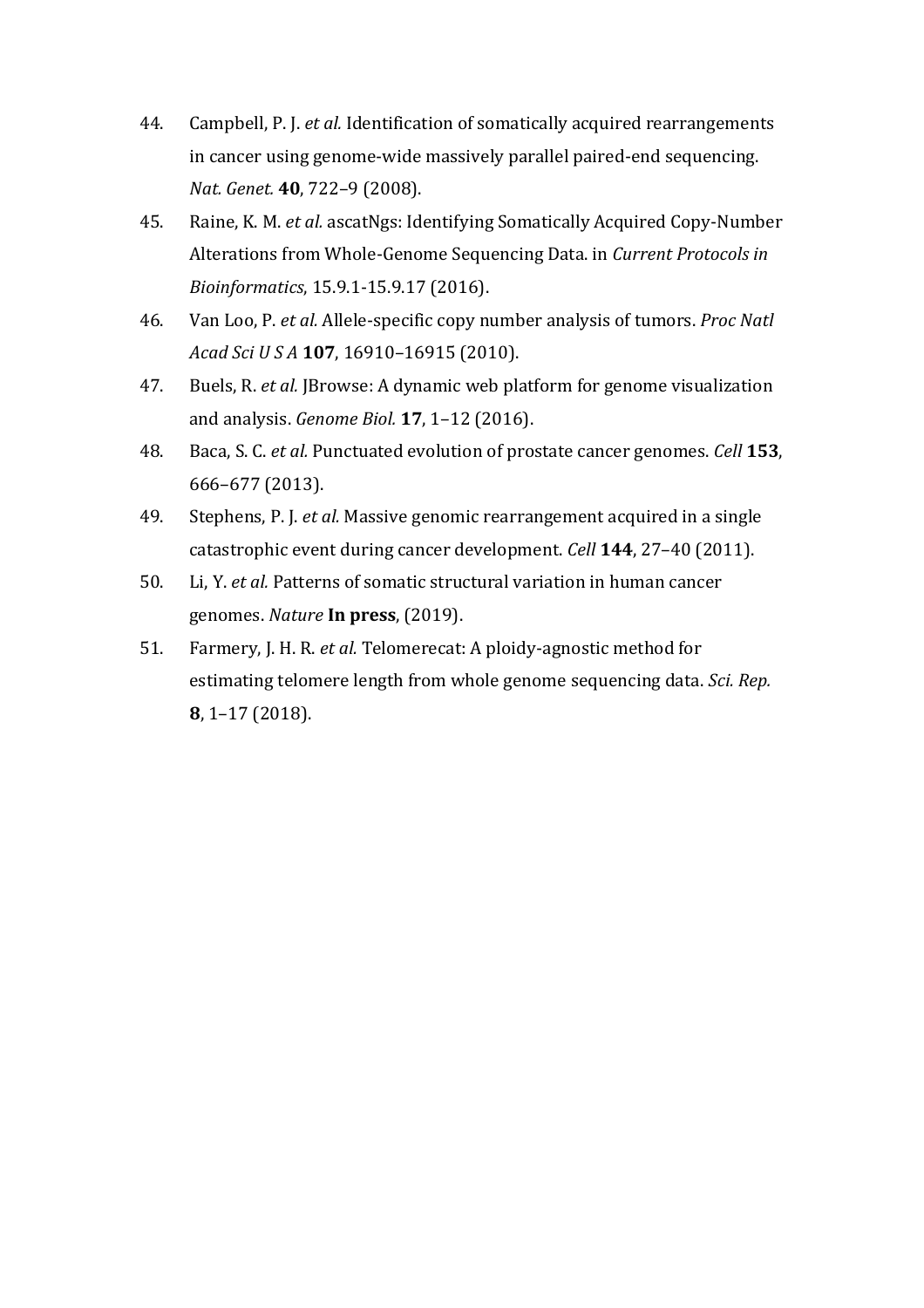#### **ACKNOWLEDGEMENTS**

This work was supported by a Cancer Research UK Grand Challenge Award [C98/A24032] and the Wellcome Trust. P.J.C. and S.M.J. are Wellcome Trust Senior Clinical Fellows (WT088340MA). S.M.J. receives funding as a member of the UK Regenerative Medicine Platform (UKRMP2) Engineered Cell Environment Hub (MRC; MR/R015635/1) and the Longfonds BREATH lung regeneration consortium. S.M.J. is further supported by The Rosetrees Trust, the Stoneygate Trust, the British Lung Foundation and The UCLH Charitable Foundation. K.Y. is supported by a Japan Society for the Promotion of Science (JSPS) Overseas Research Fellowship and The Mochida Memorial Foundation for Medical and Pharmaceutical Research. S.M.J. and R.E.H. are supported by the Roy Castle Lung Cancer Foundation. R.E.H. is a Wellcome Trust Sir Henry Wellcome Fellow (WT209199/Z/17/Z). I.M. is funded by Cancer Research UK (C57387/A21777).

### **AUTHOR CONTRIBUTIONS**

S.M.J., P.J.C., K.Y., K.H.C.G. and H.L.-S. designed the experiments. K.H.C.G performed all of the sample collection, cell isolation, clonal expansion and DNA extraction, with help from D.P.C., E.F.M. and F.R.M. E.F.M and C.R.B. collected the paediatric samples, and E.F.M., D.P.C. and R.M.T. collected the adult samples. E.A. made sequencing libraries. K.Y. performed most of the data curation and statistical analysis, with H.L.-S., T.C., K.B., A.M., N.K. and T.H. providing assistance and advice. S.E.C. oversaw all of the clinical data collection and curation, and performed the flow cytometry characterisation of the clones. R.E.H. and K.H.C.G. performed the qPCR characterisation of the clones. M.R.S. oversaw the analysis of mutational signatures. P.J.C and I.M. oversaw statistical analyses. R.E.H., A.P., K.H.C.G., K.Y., S.M.J. and P.J.C. performed data interpretation and together with D.P.C. helped draft and revise the manuscript.

## **COMPETING INTERESTS**

The authors declare no competing interests.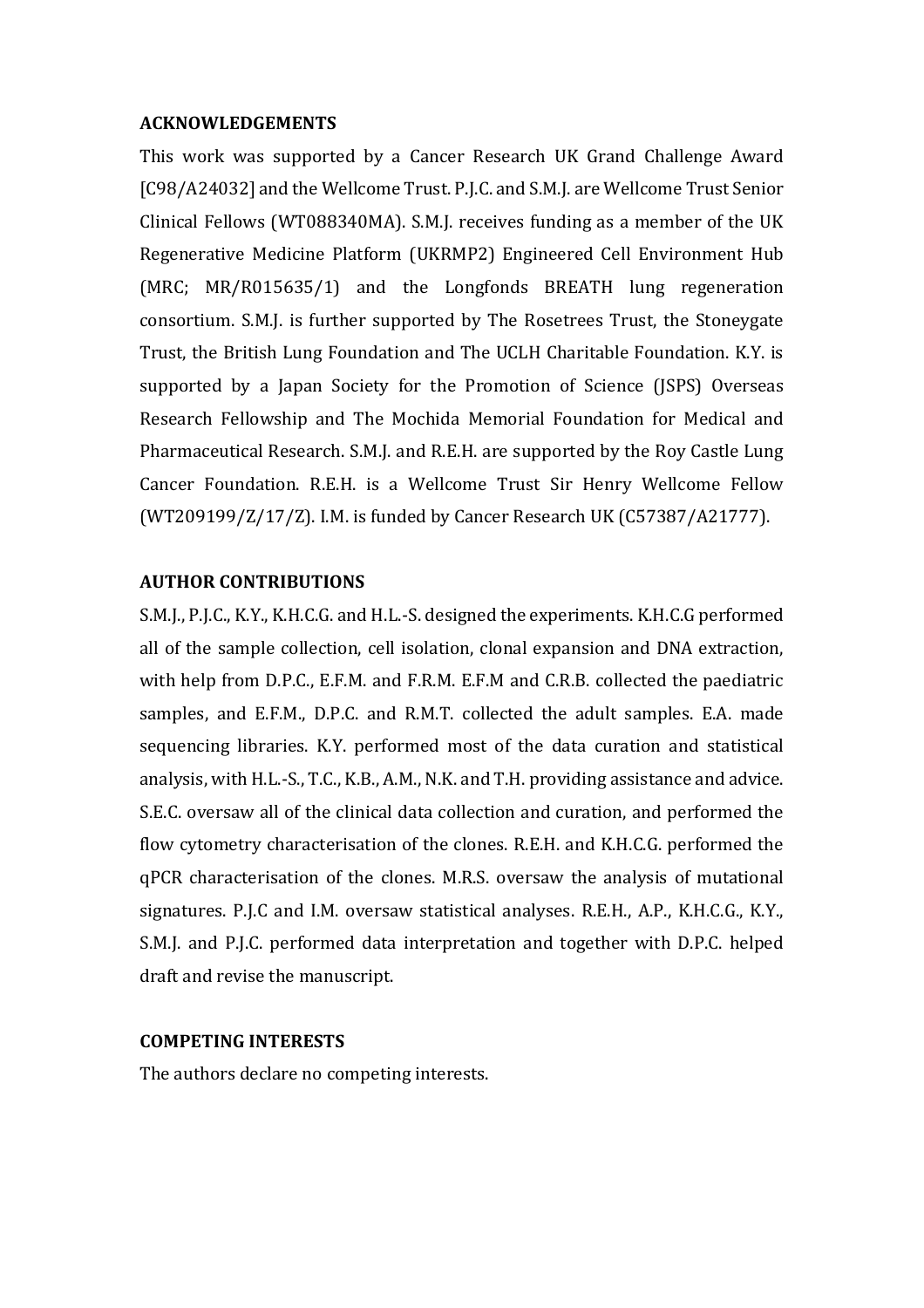#### **EXTENDED FIGURE LEGENDS**

# **Extended Figure 1. Flow-sorting strategy of single basal bronchial epithelial cells.**

(A) Sorting of EpCam<sup>+</sup> epithelial cells from human airway biopsies. Human hematopoietic and endothelial cells were stained with antibodies against CD45 and CD31, respectively. Within the population of cells negative for those markers, EpCam-expressing cells were gated. Single, live (DAPI-negative) cells were flow sorted from this population into individual wells of 96-well plates.

(B) qPCR analysis of clonally derived airway epithelial cell cultures. Airway basal cells express integrin alpha 6 (*ITGA6*), keratin 5 (*KRT5*), e-cadherin (*CDH1*) and *TP63*. Expression is shown in clonally derived cell cultures (n = 13 from 3 donors, coloured blue, green and orange) compared to a control bulk human bronchial epithelial cell culture expanded in the same culture conditions and a lung fibroblast cell culture that served as a negative control. Centre values and error bars indicate mean and standard error of the mean, respectively. Conditions in which no expression was detected are shown as 0.

(C) Colony-forming efficiency of CD45-/CD31-/EPCAM<sup>+</sup> cells after single cell sorting from endobronchial biopsy samples (n = 16). Centre values and error bars indicate mean and standard error of the mean, respectively. For one ex-smoker, EPCAM was not used to select cells: only CD45-/CD31- cells were sorted – as expected, this is the patient with the lowest colony-forming efficiency.

## **Extended Figure 2. Quality assurance of mutation calls.**

(A) Stacked bar chart showing the proportion of reads attributed to the human genome, mouse genome, both, neither or with ambiguous mapping for the pure mouse fibroblast feeder line (left) or a pure human sample (right), assessed with the Xenome pipeline39.

(B) Clean-up of mutation calls using the xenome pipeline for one of the samples more heavily contaminated by the mouse feeder layer. The Venn diagram on the left shows the overlap in mutation calls before and after removing non-human reads by xenome.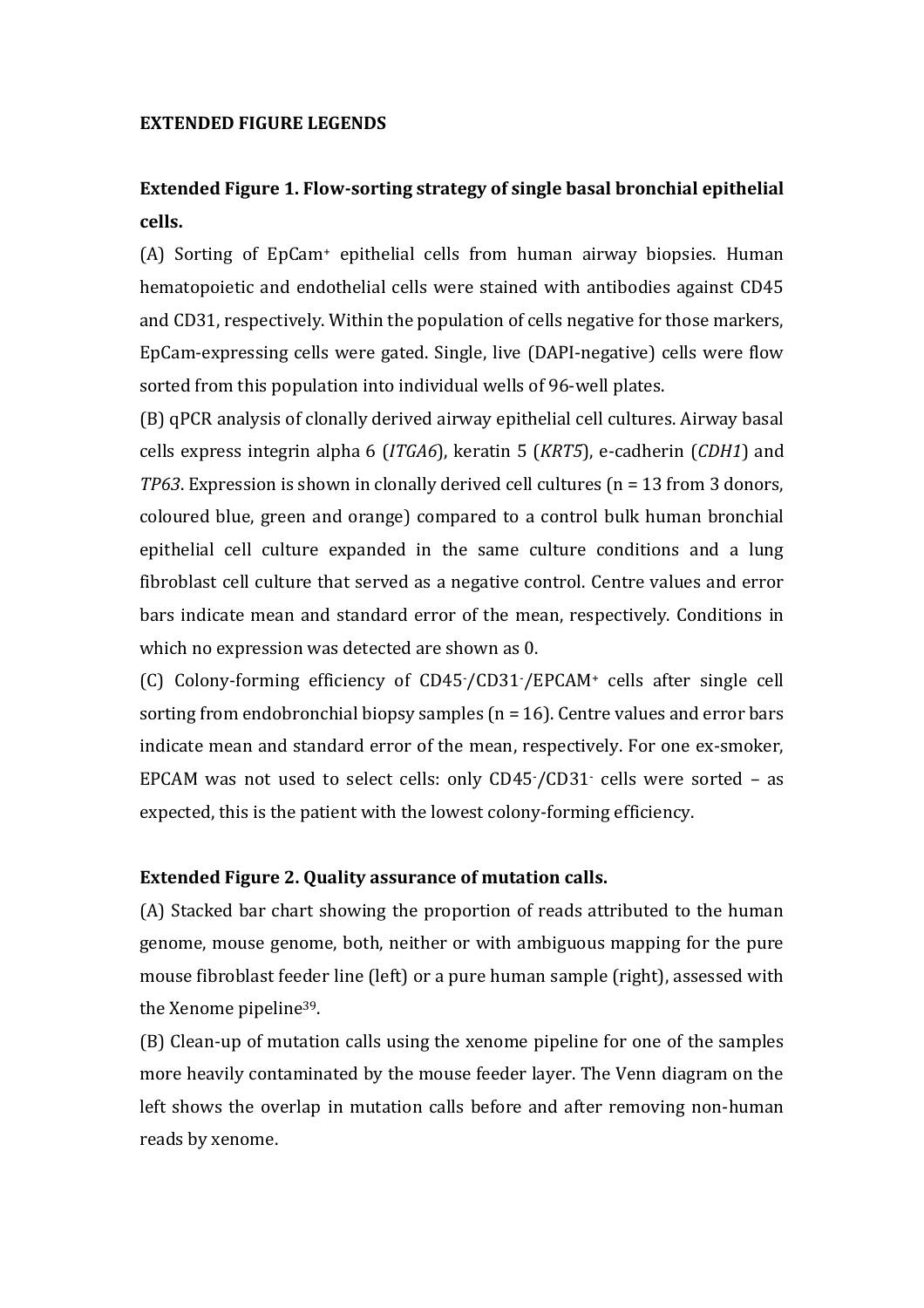(C) Histograms of variant allele fraction (VAF) for two representative colonies in the sample set. The plot on the left shows a tight distribution around 50%, as expected for a colony derived from a single cell without contamination. The plot on the right shows a bimodal distribution with one peak at 50% (mutations present in the original basal cell) and a second peak at  $\sim$ 25%, likely representing mutations acquired *in vitro* during colony expansion. These second peaks at <50% are more evident in colonies from the children, due to the low number of mutations in the original basal cell.

(D) Histogram of variant allele fraction (VAF) for a colony seeded by more than one basal cell, leading to a peak <<50%.

(E) Estimated sensitivity of mutation calling according to sequencing depth. Heterozygous germline polymorphisms were identified in each subject – for each colony sequenced, we calculated the fraction of these polymorphisms recalled by our algorithms.

(F) Comparison of mutation burden in normal bronchial epithelial cells that neighbour a carcinoma *in situ* (CIS) versus distant from it in 5 patients. Box-andwhisker plots show distribution of mutation burden per colony within each subject, with the boxes indicating median and interquartile range, and the whiskers denoting the range. The overlaid points are the observed mutation burden of individual colonies.

### **Extended Figure 3. Colonies with near-normal mutation burden.**

(A) Density distribution of mutation burden in cells from ex-smokers (green) and current smokers (purple). The black vertical line shows the threshold for nearnormal mutation burden derived for each patient. The x axis is on a log scale. Note the frequently bimodal distribution of mutation burden, especially in the exsmokers, with the modes separated at the threshold for near-normal mutation burden.

(B) Flow cytometric analysis of clones for expression of keratin 5 (KRT5), EPCAM, integrin  $\alpha$ 6 (ITGA6), podoplanin (PDPN), NGFR and CD45/CD31. Lung fibroblasts are included as a comparison. Fluorescence minus one (FMO) shown. Plots for one clone with near-normal mutation burden and one with increased burden are shown, representative of 5 clones from 1 patient.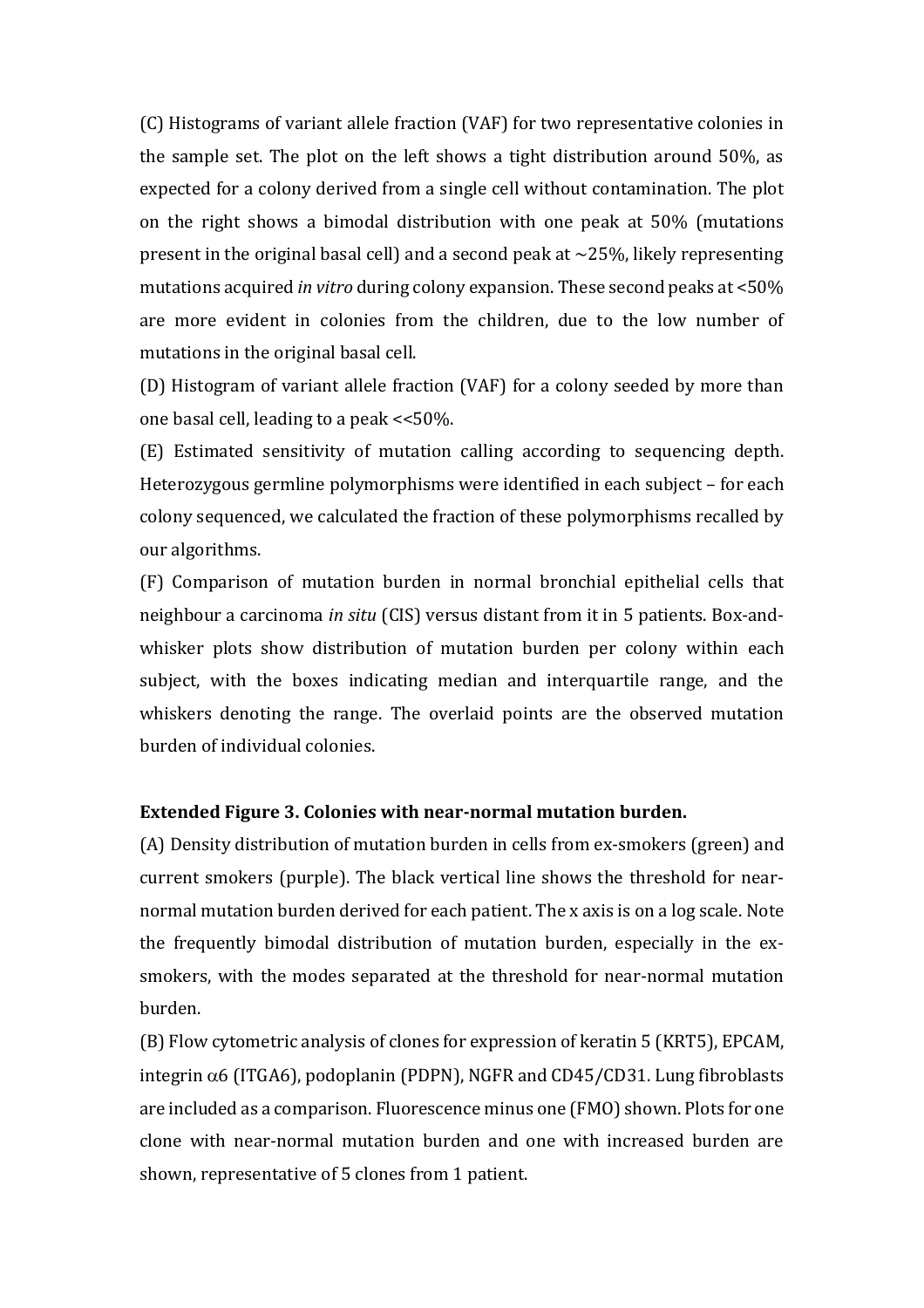(C) Brightfield image of expanded clones at passage 3, showing cobblestone epithelial morphology, representative of 5 clones from 1 patient. A clone with elevated mutation burden is shown in the top panels; a clone from an ex-smoker with near-normal mutation burden is shown in the bottom panels. Left image x10 magnification, scale bar = 200  $\mu$ m and right image x20 magnification, scale bar =  $100 \mu m$ .

# **Extended Figure 4. Indels, copy number changes and structural variants in normal bronchial epithelial cells.**

(A) Relationship of burden of indels per cell with age, with points representing individual colonies ( $n = 632$ ), coloured by smoking status. The black line represents the fitted effect of age on indel burden, estimated from linear mixed effects models after correction for smoking status and within-patient correlation structure. The blue shaded area represents the 95% confidence interval for the fitted line.

(B) Stacked bar plot showing the distribution of colonies with 0-7 copy number changes and structural variants across the 16 subjects.

(C) Three examples of chromoplexy in normal bronchial cells. Structural variants are shown as coloured arcs joining two positions in the genome around the circumference. The chromoplexy instances all consist of 3 translocations, in purple.

(D) An example of chromothripsis in a cell from an 11-month old infant. The plot on the right shows copy number of genomic windows in the relevant region of chromosome 1 (black points), with the lines and arcs denoting positions of observed structural variants.

# **Extended Figure 5. Comparison of mutational signatures extracted using two algorithms.**

(A) Trinucleotide contexts for the signatures extracted by the hierarchical Dirichlet process (HDP) on the left and MutationalPatterns non-negative matrix factorisation on the right. The six substitution types are shown in the panels across the top of each signature. Within each panel, the trinucleotide context is shown as four sets of four bars, grouped by whether an A, C, G or T respectively is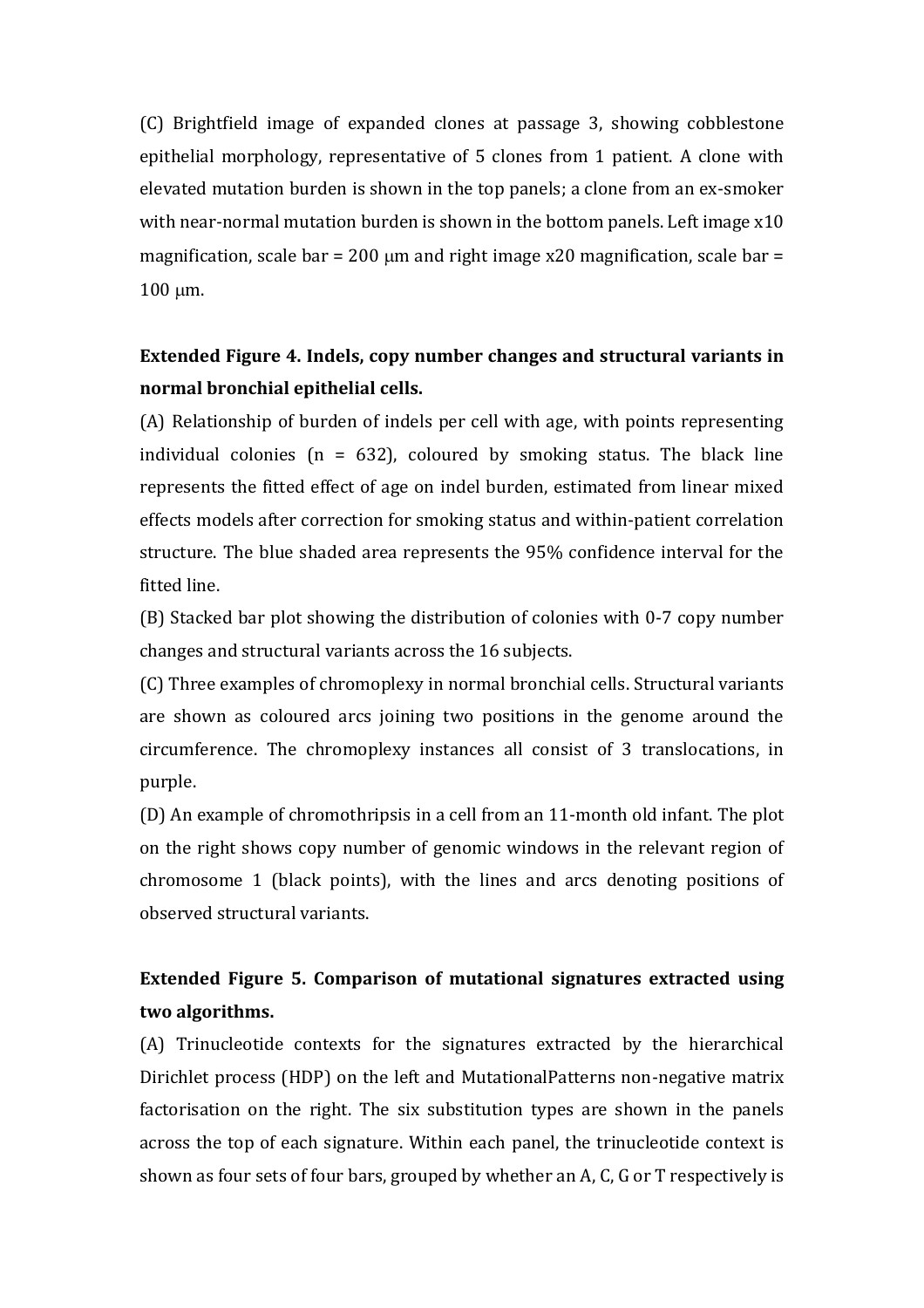5' to the mutated base, and within each group of four by whether A, C, G or T is 3' to the mutated base. Where signatures show high cosine similarity scores between algorithms, they are lined up horizontally. We note that MutationalPatterns' Signature C does not have a match in the signatures extracted by the hierarchical Dirichlet process algorithm, but appears very similar to Signature A in MutationalPatterns (or SBS-5 from the hierarchical Dirichlet process). This means it likely represents over-splitting of the signatures.

(B) The heatmap shows the cosine similarities of signatures extracted by MutationalPatterns with those extracted by the hierarchical Dirichlet process (HDP). Only cosine similarity scores >0.75 are coloured.

(C) Scatterplots showing the fraction of mutations in each sample  $(n = 632)$ assigned to each signature by the hierarchical Dirichlet process (HDP; x axis) versus the MutationalPatterns algorithm (y axis). Correlation values quoted are Pearson's correlation coefficients, R2.

(D) Transcription strand bias of A>G mutations in N[A]T context before and after transcription start sites. Note the absence of transcriptional strand bias in intergenic regions, but evidence for both transcription-coupled damage and repair after the transcription start site, applying similarly in both never smokers and ex-/current smokers.

## **Extended Figure 6. Phylogenetic trees of 10 subjects.**

Phylogenetic trees showing clonal relationships among normal bronchial cells in the 10 subjects not shown in **Figure 3A**. Branch lengths are proportional to the number of mutations (x axis) specific to that clone/subclone. Each branch is coloured by the proportion of mutations on that branch attributed to the various single base substitution signatures.

#### **Extended Figure 7. Indel signatures in the sample set.**

(A) Five indel signatures were extracted by the hierarchical Dirichlet process. Contribution of different types of indels to each signature are shown, grouped by whether variants are deletions or insertions; size of event; whether they occur at repeat units; and the sequence content of the indel. All indel signatures have been discovered in cancer genomes<sup>24</sup>.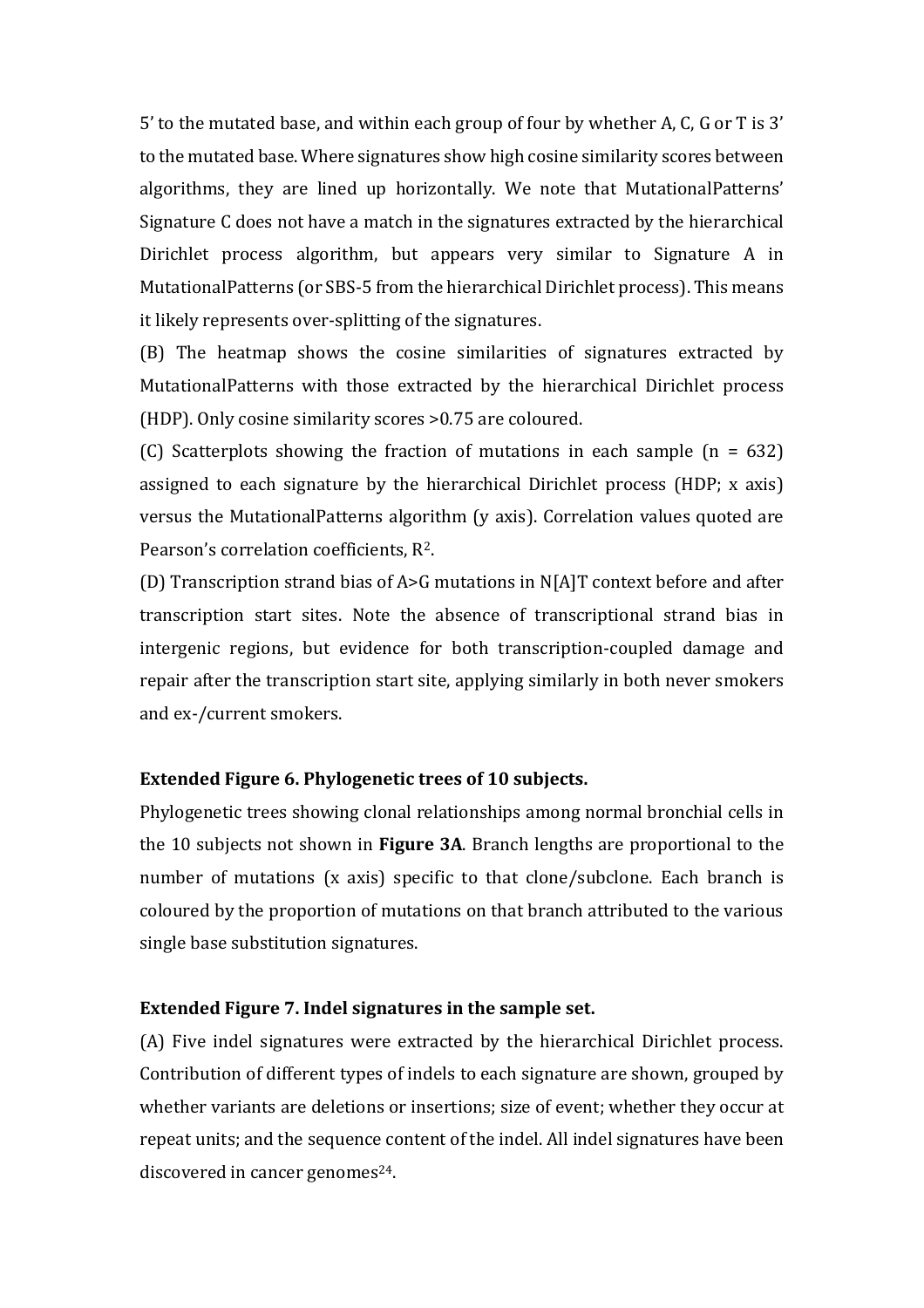(B) Stacked bar-plot showing the proportional contribution of mutational signatures to indels across the 632 normal bronchial cells, extracted using a hierarchical Dirichlet process. Within each patient, colonies are sorted from left to right by increasing indel burden (bar chart in dark grey above coloured signature attribution stacks).

## **Extended Figure 8. Double base substitution signatures in the sample set.**

(A) Six double base substitution (DBS) signatures were extracted by the hierarchical Dirichlet process. Contribution of different types of DBS to each signature are shown, grouped by the sequence that is mutated, and what it is mutated to. Five of the signatures have been observed in cancer genomes<sup>24</sup>, with one (DBS Sig-C) a novel signature extracted here.

(B) Stacked bar-plot showing the proportional contribution of mutational signatures to double base substitutions across the 632 normal bronchial cells, extracted using a hierarchical Dirichlet process. Note that some of the colonies in children have no double base substitutions. Within each patient, colonies are sorted from left to right by increasing DBS burden (bar chart in dark grey above coloured signature attribution stacks).

### **Extended Figure 9. Driver mutations in normal bronchial epithelium.**

(A) Stick plots showing distribution of mutations in *TP53*, *NOTCH1* and other genes that were significantly mutated in our sample set – mutations are coloured by type. The gene structure is shown horizontally in the centre of each plot with domains as coloured bars. Above the gene are mutations in this sample set; below the gene are the mutations found in squamous cell carcinomas from the TCGA sample set.

(B) Fraction of cells with driver mutations in *TP53* (left), *NOTCH1* (middle) or all other significant cancer genes (right), split by smoking status.

#### **Extended Figure 10. Relationship of telomere lengths with age.**

Scatter-plot of estimated telomere lengths (y axis) against age of subject (x axis). Individual points represent colonies (with <10% DNA deriving from the mouse